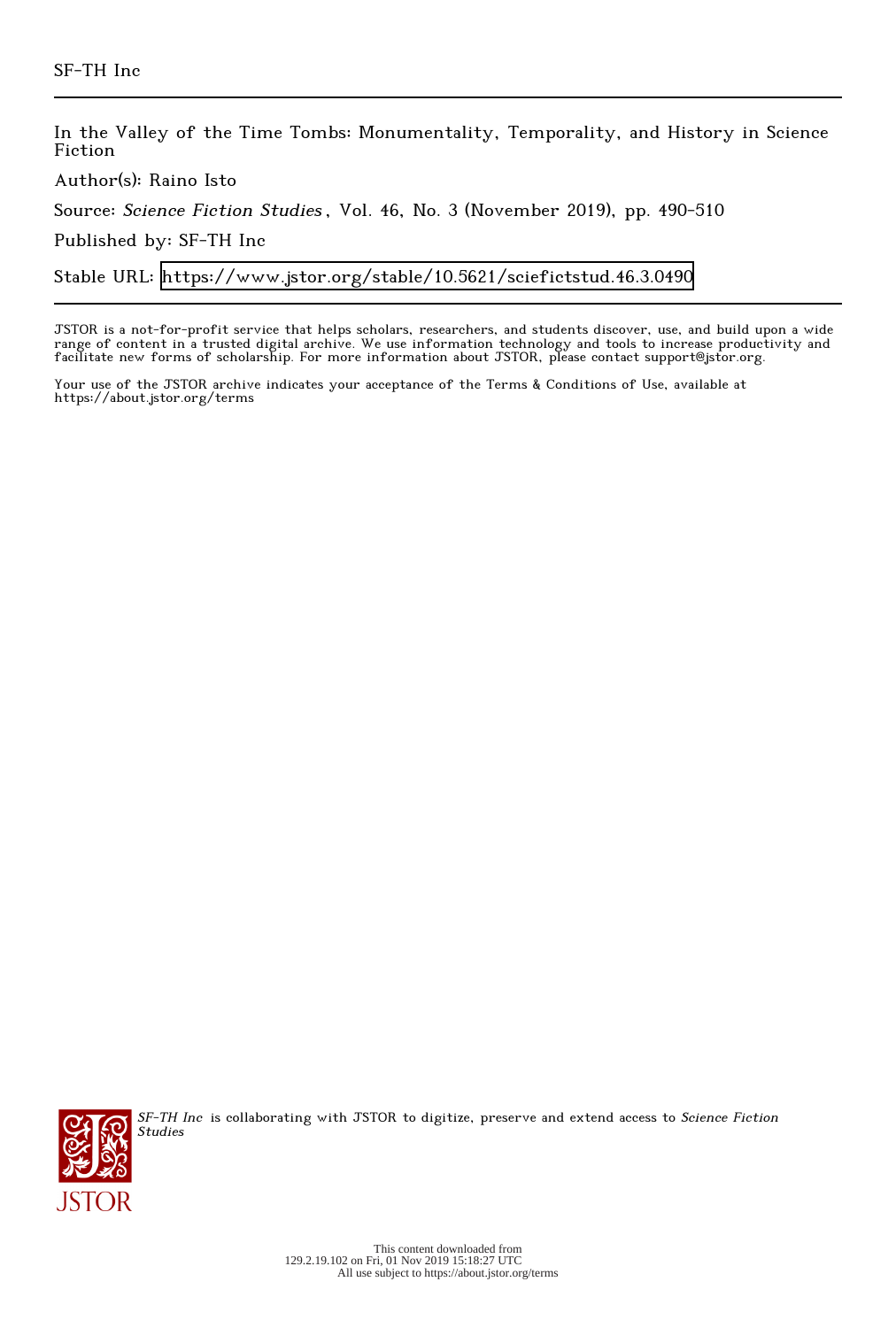## **Raino Isto**

# **In the Valley of the Time Tombs: Monumentality, Temporality, and History in Science Fiction**

"I remember," Herron thought, "but not distinctly. I must read the incised legends on certain monuments. But I have been sent back too far in time; the monuments have not yet been built. I must come again."—John Taine, *The Time Stream* (13)

**"The Monuments Will Reveal What Truth There Is."** In John Taine's *The Time Stream* (1936), a group of men travel backward through time to understand the origin of a calamitous event that, in the depths of a forgotten past, decimated the civilization out of which humanity emerged—an event prophesized to repeat itself and destroy contemporary society as well. In order to learn how to avoid this catastrophic event, they hurl themselves into the eponymous time stream and seek answers in the vast and bleak "desert of the monuments" (11). Disoriented by their journey into the past, they first arrive in a time in which the monuments that hold the key to understanding the calamity do not yet exist, and only one of their party—a journalist and code-breaker named Herron—can remember why they have journeyed to the lonely desert in the first place. Gradually, the adventurers orient themselvesin the flow of time and begin to untangle the jumble of memories and premonitions brought about by their travel. After repeated efforts Herron returns to the desert, to an age after the monuments have been erected. When he rejoins his companions, he recounts his struggle to read the structures created in the desert.

This struggle is not simply one of understanding; Herron's entire perception of time and history is transformed by his encounter with the desert of the monuments. The desert itself produces "a sense of awe at the vastness of time," and within its immensity temporality stretches out beyond the scale of human experience (88). "For ages I wandered thus over the desert," Herron recounts, "groping for the cold metal of the monuments. My sense of time, ever acuter and quicker, summed up and revealed the changes of æons" (88). The suns that shine over the desert are waning and soon the acceleration of time plunges the expanse into total darkness. In this darkness, Herron stumbles about and finally comes upon a column, inscribed with lines of indecipherable text that he begins to read by tracing his fingers over the surface. Gradually, the "quickening" of Herron's "time-sense" allows him to "see" the monuments in a new way: although the planet's suns have died, he senses matter in the desert in the process of its "dissolution [in]to an everlasting nothingness" (89-90). He perceives "the infinitely slow natural breaking down of matter into energy as one continuous stream of flickering light," and—armed with this newfound mode of perception—he sets out among the thousands of monuments that stretch across the desert (90). As he encounters more of the forms, he learns to understand the language of their inscriptions and the logic of their creation: "the prodigious labors of an age were compassed in one throb of my pulse<sup>[, and in]</sup> the twinkling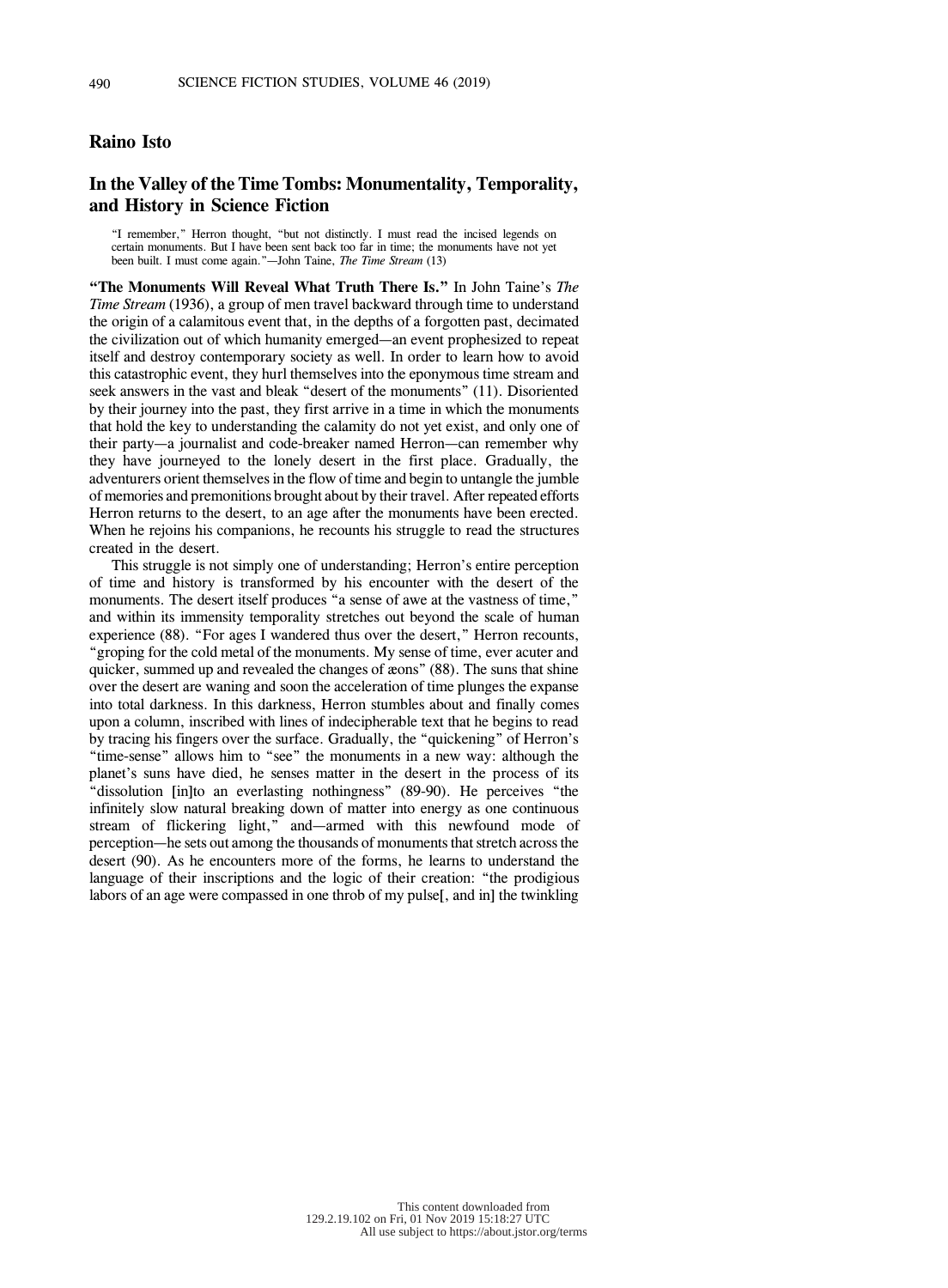of an eye my mind performed the task of æons," he explains (90). As the matter that composes the monuments decays, Herron rushes through the desert, desperate to read them all.

Taine's account of Herron's encounter with the monuments is in many ways typical of the way in which sf literature has characterized monumental sculpture. The monument is frequently presented as belonging to another place and another time, reflecting an image of reality that is at once reminiscent of our own and perpetually inscrutable. The monument's displacement in time is importantly related to the aesthetic of the ruin: either the monument appears eroded by time and swallowed by obscurity, or else it paradoxically presents itself as eternally preserved, reflecting no sign of age despite its implied antiquity. Monuments frequently suggest a semiotically complete but inscrutable pantheon or typology: the core elements characterizing a religious belief system or sociopolitical structure. Despite their clear association with the past, monuments are often anticipatory—they gesture toward the future. Monuments do not always represent clear and simple chains of chronological causation, however; they can also be loci for breaks in the flow of events, reversals, and the emergence of both alternate histories and alternate futures. They condense the fecundity of memory and the eroding action of oblivion. In short, monuments are related to specific paradoxes regarding the representation and perception of time and history.

Monuments (both monumental sculpture and commemorative architecture, which I subsume here together under the notion of "monument") have become an increasingly important topic for art historical investigations of modern and contemporary culture, and some recent art historical debates on monumentality have begun to take into account sf's tropes and narrative strategies. This has occurred primarily in analyses of Cold-War-era state socialist monuments, created in modernist idioms that appear decidedly futuristic. In the same historical period, Land Art also looked to sf for both aesthetic and philosophical inspiration. More recent efforts by contemporary artists whose practices interrogate monumentality have likewise adopted the science-fictional as a mode of understanding and creation. There has so far, however, been little examination of the ways in which monuments and monumentality feature as motifs in sf literature. Understanding how sf authors have treated the subject of monuments helps bring together a cluster of debates in art history, art criticism, and the study of sf. It also shows the ways in which monuments foreground a set of questions that are central to sf about the perception of causality, the shape of time, and the mutability of history.

In what follows, I first sketch the stakes of monumentality as a cultural and artistic form, and its possible relationship to sf. I then summarize some of the ways in which art historical and popular discourses have linked monumental art forms to an sf imaginary. Finally, I explore how monuments are represented and the diverse roles they play in several works of sf literature, including H.G. Wells's *The Time Machine* (1895), H.P. Lovecraft's *At the Mountains of Madness* (1936),Jack McDevitt's *The Engines of God* (1994), Robert Charles Wilson's *The Chronoliths* (2001), and Kim Stanley Robinson's *Icehenge* (1984). All of these stories feature events and character arcs that are importantly driven by conceptual investigations of monuments and their purposes. The specific role played by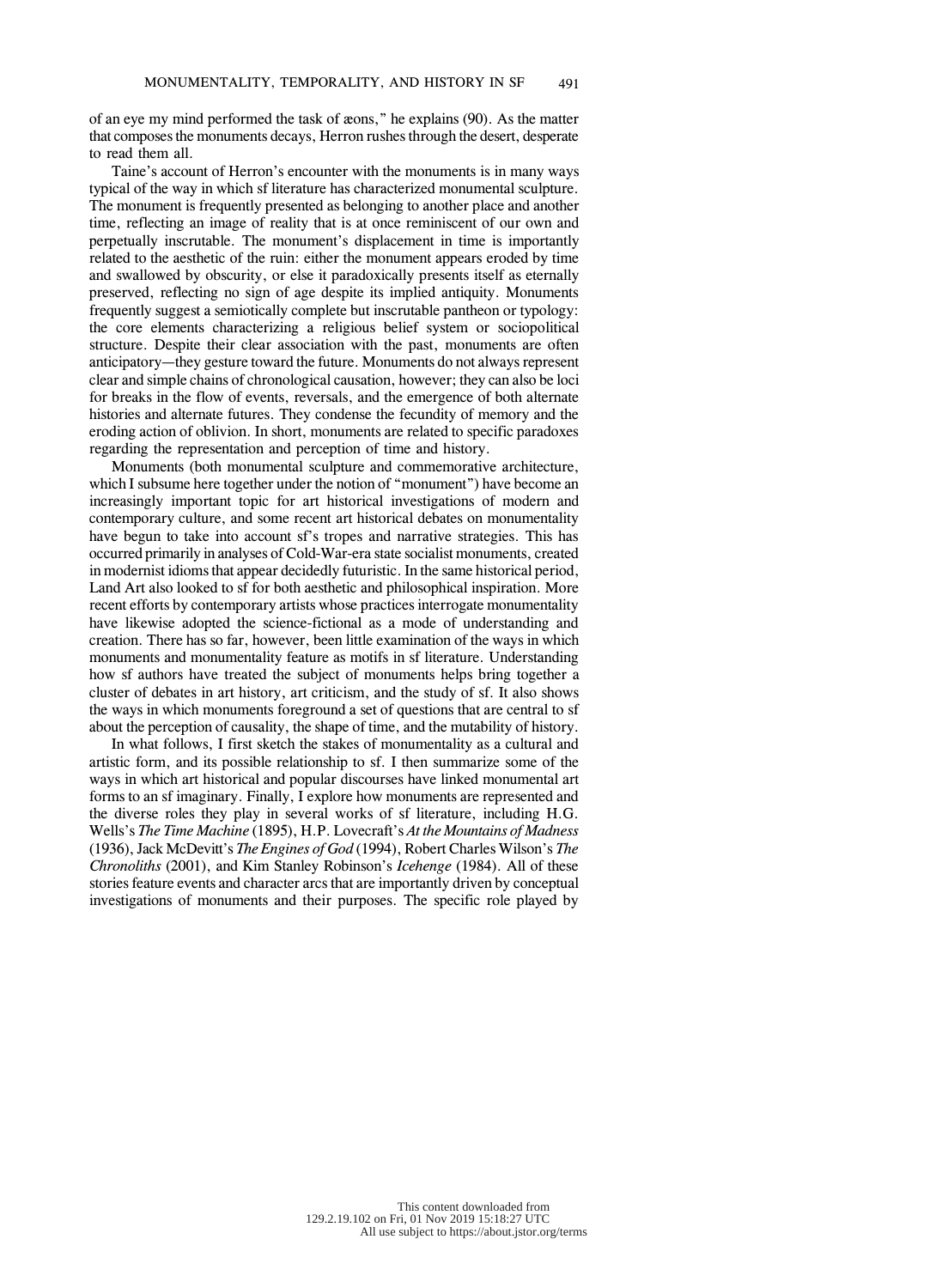monuments differs in each of these works, but they all evidence the treatment of monuments as paradigmatic sf forms that relate to the genre's broader concern with temporal multi-directionality, futurity, and questions of historical inevitability. Furthermore, each story links its treatment of monuments to issues ofrepresentation: monuments challenge the limits of perception and cognition and therefore also the possibilities of representation. In this sense, monuments are importantly related to certain characteristics of sf's mimetic mode more broadly construed.

There are, of course, many kinds of monuments, and they do not all evidence the same kinds of mimetic strategies or ideologies. It is worth considering, however, what might distinguish monumentality—generally speaking—as a mimetic project. Art historian Suzana Milevska describes the process of monumentalization thusly:

To build a monument is by definition to attempt to represent the sublime—that which is incomprehensible, bigger than us. Any monument offers a remembrance of a certain unperceivable and unrepresentable sublime. It commemorates incommensurability and incomprehensibility…. By definition, a monument is something negative—marking absence, the past, death, and above all a certain loss.

This passage succinctly lays out the way that monuments function to represent experiences and events that exceed direct apperception. It is useful to consider this definition of monumentality in relation to Seo-Young Chu's recent effort to elaborate a new "science-fictional theory of mimesis," since both Milevska and Chu aim to describe the processes by which "unrepresentable" but real objects can be brought within the bounds of representation (Chu 2). Chu builds upon Darko Suvin's classic description of science fiction as "a literature of cognitive estrangement" (4). She adapts the notion of cognitive estrangement specifically in relation to sf's *objects* of representation, shifting the emphasis to various kinds of "cognitively estranging referents" (5). Such objects ofrepresentation are "Neither totally knowable nor totally unknowable," and they admit of lyrical modes of representation that nonetheless stretch the bounds of mimesis and human thought (7); some of Chu's examples are the referents associated with the sublime, the virtual, and the traumatic.

Chu's transformation of Suvin's formal definition of sf has been astutely critiqued, especially for the way that it fails to compellingly distinguish sf from other literary genres (cf. Rieder 534-38). <sup>1</sup> Her approach is useful for the current investigation for two specific reasons, however. First, in shifting the locus of cognitive estrangement from formal strategies to referents, Chu presents a kind of "object-oriented" approach that reminds us of the importance of the content of representations. Second, in treating sf as a fundamentally mimetic mode, Chu prompts a deeper investigation of the relationship between represented objects (such as monuments) and their own referents (historical events, communities of memory, the passage of time, and so on). Monuments are a particularly telling object of sf mimesis because—in modernity, at least—they are crucially intertwined with the limits of legibility and representation. That is, as objects, monuments themselves elude easy interpretation and representation (in the context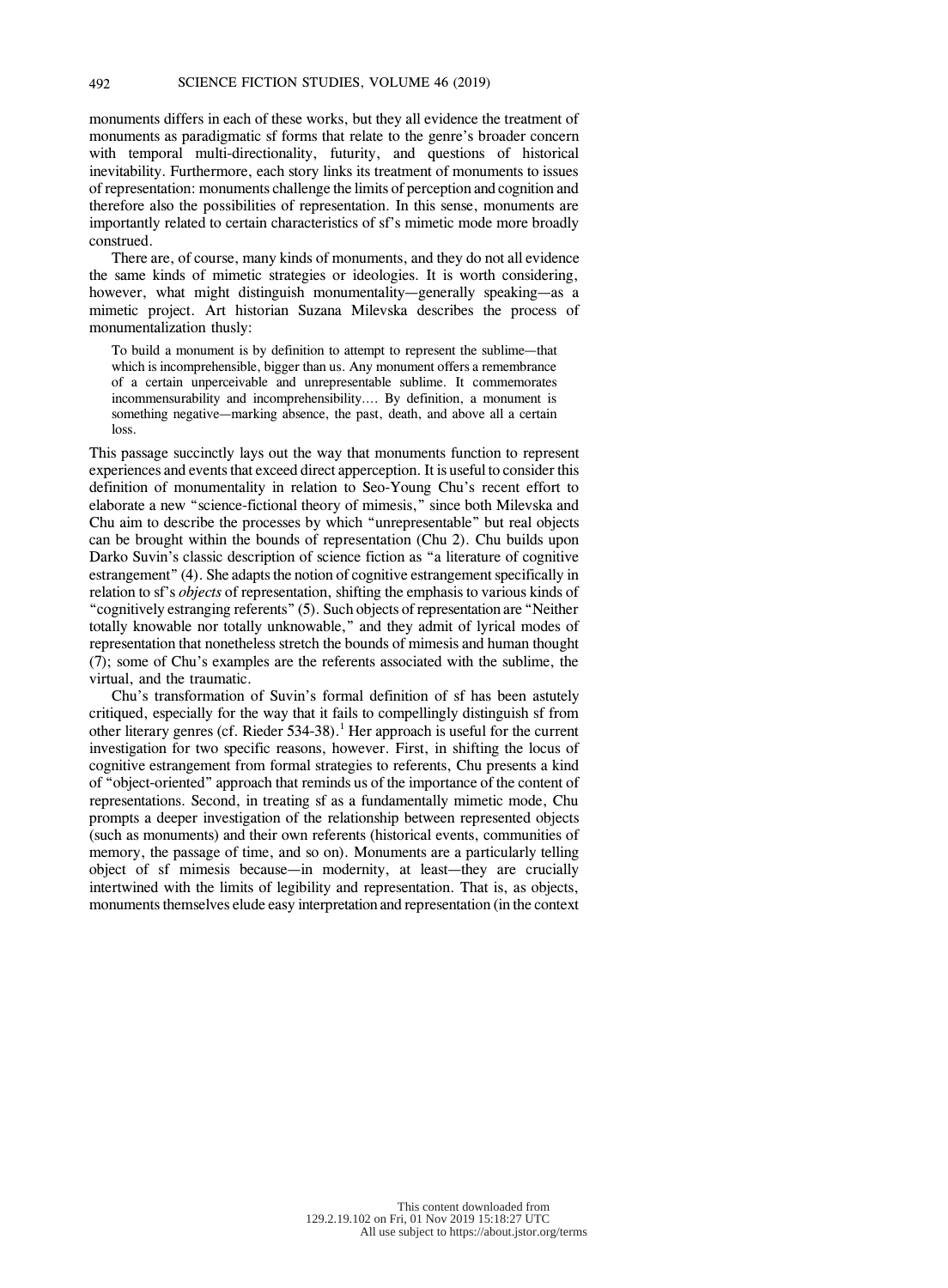of particular narratives and in the phenomenological experiences of protagonists), and they do so in a way that reflects how the objects of monumental commemoration also elude representation in monuments. Through this dual gesture, monuments draw attention to the elusiveness of representation that is often endemic to sf in a more general sense, and specifically to the ways in which certain experiences of time and history elude straightforward mimesis.

My focus on the temporal associations of monuments in sf raises an important issue. There are two complimentary but distinct aspects to most accepted definitions of monumentality and both aspects consistently circulate in the fields of art history, architectural history, and archaeology. One characterization treats the monument primarily in terms of scale: the monumental is that which is large and imposing in size, which produces an impression of grandeur and conveys a universal sense of enduring significance. The second characterization focuses specifically on the relationship between the monument and memory: in many languages, including English, the word "monument" possesses an etymology that links it to the act of remembering or calling something to mind (Osborne 3-4). Based upon this aspect of the definition, the monument may extend beyond constructs of massive size to include a plethora of objects, texts, and sites more modest in scale whose purpose or function is tied to memory. This memorial aspect of the monument indelibly links it to time, as opposed to the primarily spatial associations of scale. In this discussion, I chiefly consider instances of sf literature that explore monumentsin their commemorative aspect, although it will become apparent that the two aspects are never fully separable, since massive size frequently connotes differences in scale that have profoundly temporal associations. An examination of monumentality primarily as an issue of scale in sf would no doubt be productive, since representations of extreme size and distance are crucial tropes in the genre. The relationship of time, memory, and history to the monumental object, however, seems most crucial to sf stories that explicitly deal with monuments. In most of the works I examine here, this focus relates to the narrative importance of deciphering the monument's message or significance: monuments are understood as mysterious objects that nonetheless are created in order to ensure that a certain message is carried across time and remains available to those in the distant future (or in the past, as is sometimes the case). 2

Understanding how the monument functions in sf literature requires understanding how it relates to the unfolding of historical time. Does it stand within history, prey to its vicissitudes, or outside history, a marker that transcends the ebb and flow of civilizations? Does it seek to represent history or to act upon it? And what kind of history? A cyclical one? A linear one? A multiplicity of histories? The example of John Taine's *The Time Stream* already stretches across several of these paradigms. The monuments populating the desert that Herron visits are at once a reflection of historical knowledge and an effort to transform the future by means of that knowledge; they allow Herron not only to learn of specific scientific discoveries, but also to transform how he perceives time itself. Likewise, the story of the monuments presumes the return of a perennial threat to civilization's survival, even as they promise an escape from this cycle. In many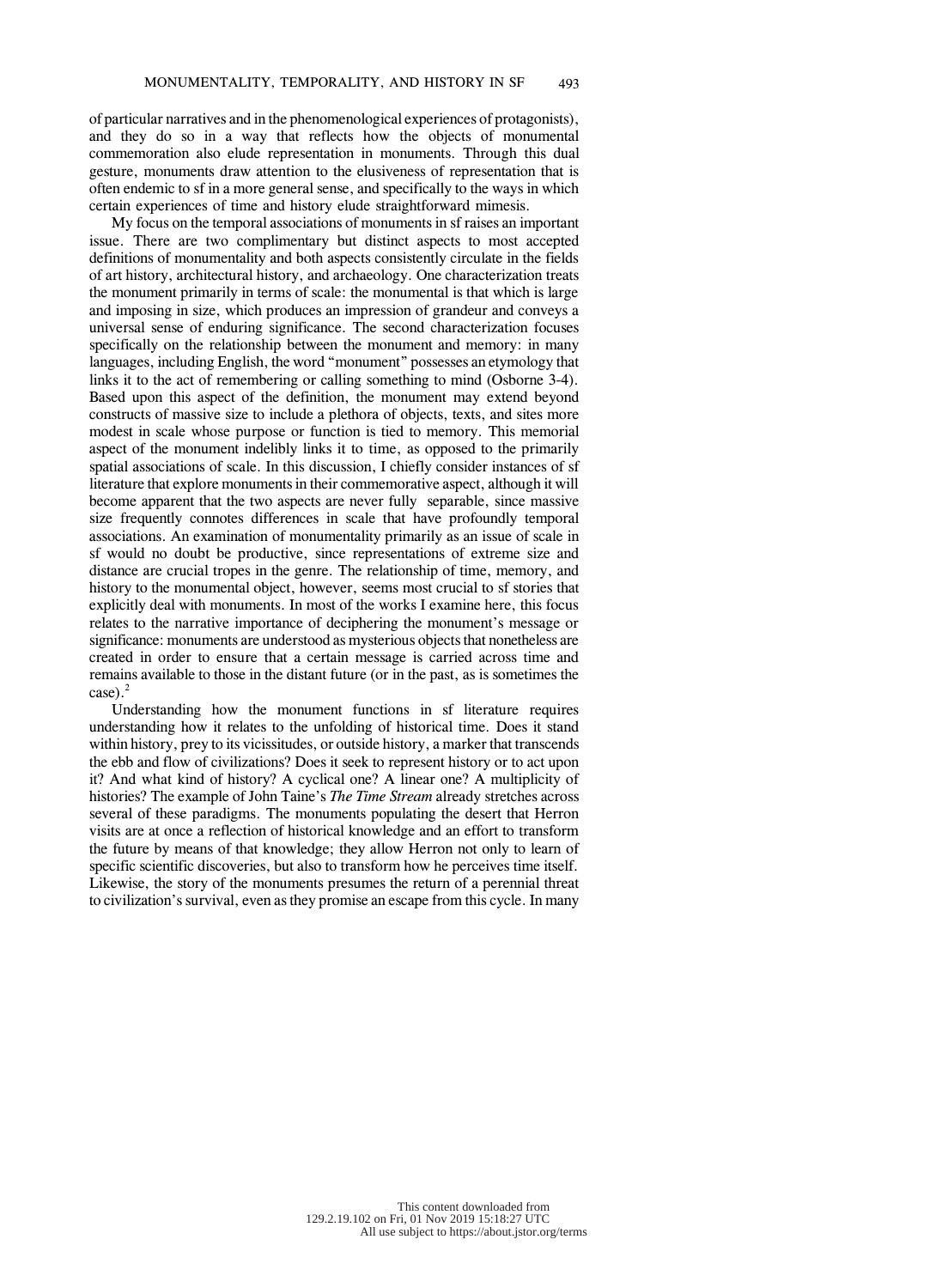cases, monuments serve as this kind of temporal bridge, allowing the paradoxes of representing different times and different modes of causality to come to the fore.

**"Alien Art": The Monument and SF.** It is not possible here fully to survey the ways and historical moments in which monumental sculpture and sf have become intertwined, but it is necessary to give some idea of the way that sf themes, paradigms, and texts have been inspirational for the creation and subsequent reception of certain monumental works. Probably the best-known episode in this encounter, at least in the context of Euro-American art history, is the influence of sf on Land Art in the United States, and specifically on Robert Smithson's art and writings. Smithson famously drew from a number of sf authors, including John Taine and J.G. Ballard, for concepts related to his theory of art as "a system of communication" and his investigations of entropy (Tsai 71-73). In particular, sf's descriptions of landscape resonated with Smithson; he explicitly references Brian W. Aldiss's *Earthworks* (1965) in his writings and even in his descriptions of his practice, and passages by Ballard describing monumental architecture in post-apocalyptic landscapes are cited in several of Smithson's influential critical writings (Sobieszek 143-45).<sup>3</sup> Unsurprisingly, one of the key points uniting the American Land Art movement and sf is their shared interest in archaeology as both process and subject matter. 4 In the 1960s and 1970s in particular, Land Art was preoccupied with theories and discoveries in the field of archaeology as part of its broader concern with time and temporality (Kett 121-22). Smithson was fascinated by the layers of history and prehistory that could manifest themselves in particular sites, such as the Great Salt Lake where Smithson created his bestknown work, *Spiral Jetty* (1970). Other artists associated with the movement, such as Michael Heizer, created massive constructions that paralleled the scale and aesthetics of ancient civilizations. Works such as Heizer's *City* (begun in 1972), a collection of colossal earthen and cement structures located in the Nevada desert, evidence Land Art's preoccupation with fusing ancient building practices with the "high-tech" industrial innovations of the Cold War-era (Kett 140-41).

Artists such as Smithson did not associate the sf aspects of their work solely with deep time and ancient history; they also linked it to the conditions of the capitalist present. One of Smithson's most famous essays, "Entropy and the New Monuments" (published in *Artforum* in 1966), begins—after an epigraph from Taine's *The Time Stream*—with the declaration, "Many architectural concepts found in science-fiction have nothing to do with science or fiction, instead they suggest a new kind of monumentality which has much in common with the aims of some of today's artists" (10). Citing artists associated with Minimalism, such as Donald Judd, Robert Morris, and Dan Flavin, Smithson writes that "the new monuments seem to cause us to forget the future" (11). They are "monuments [constructed] to or against entropy" (12) and they "restor[e] the idea of immortality by accepting it as a fact of emptiness" (14). That is, in the face of an increasingly regularized existence enabled by late capitalism, the artists Smithson discusses imbued the monumental with a kind of semiotic vacuity akin to the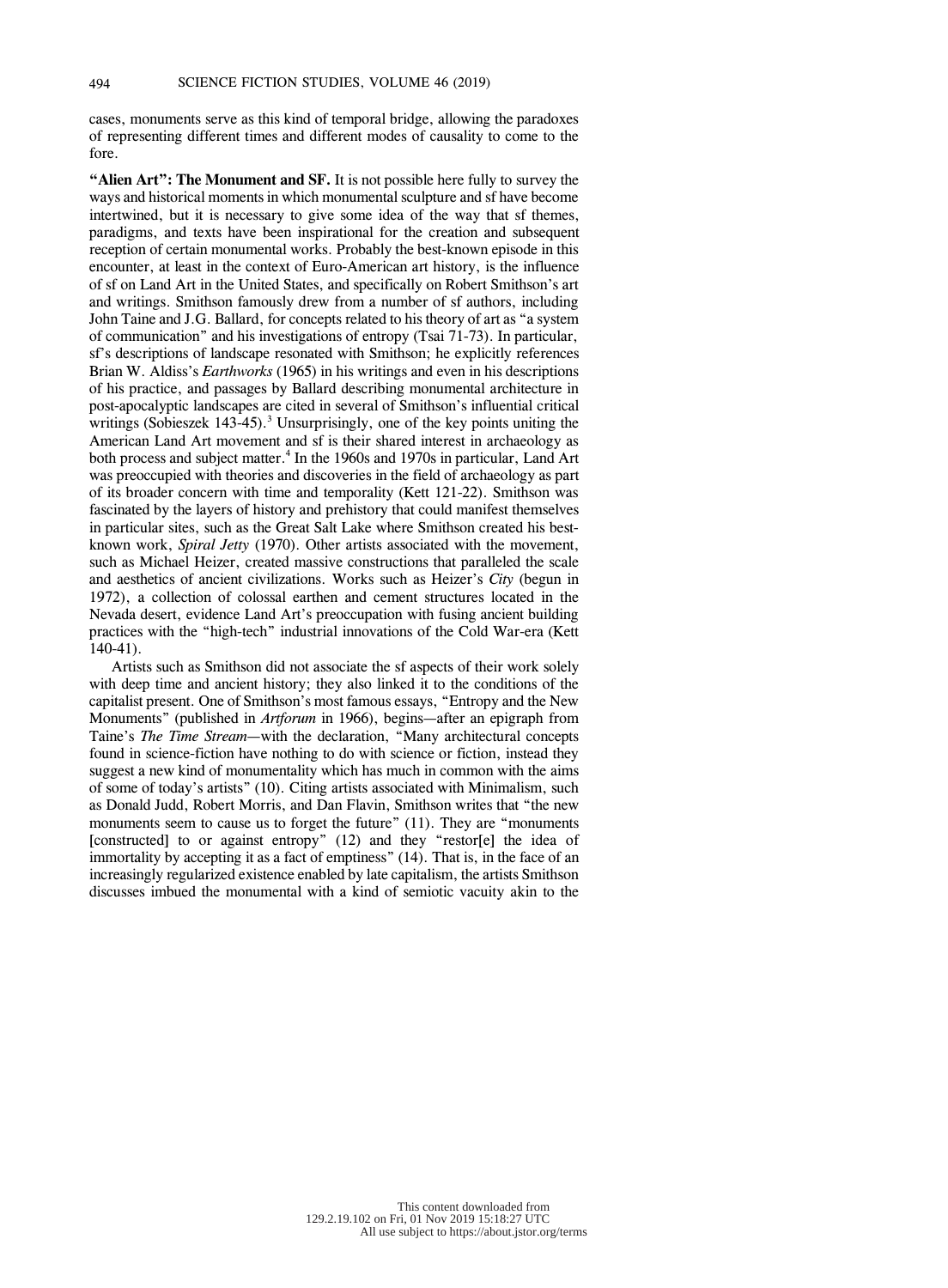encounter with the monument in certain sf narratives, an encounter characterized by the inscrutability of the artifact and the sense that it no longer *means* anything in relation to its context. Inextricable contextuality is traditionally what defines what art historian Rosalind Krauss called "the logic of the monument"; monuments are created "in a particular place and speak in a symbolical tongue about the meaning or use of that place" (33). For Smithson, what occurred in both the new sculptural practices of the 1960s and in sf was the simultaneous spatial and temporal rupturing of this situatedness, a rupture that was linked to a reconfiguration of the structures of anticipation asthey were being emptied out by capitalist repetition. The entanglement of sf and monumentality for Smithson, then, adhered in a specific amalgamation of the future's apparent oblivion and the corollary void behind the monumental form (once presumed to extend its significance across great stretches of time). The monumental form, in the sf context, becomes associated with the eternity of *meaninglessness*, rather than the endurance of meaning.

Thissemiotic void can also be construed in an ideological way: the monument presents an ideology so foreign to us that it can only appear to come to us from the future, and indeed this is one way that another body of monumental sculpture has been popularized to English-speaking audiences in very recent years. This body of sculpture is the socialist-modernist monuments of the former Yugoslavia, a diverse array of sculptures dedicated to a variety of historical events (though predominantly to the antifascist Partisan resistance of the Second World War). These monuments were created between the 1950s and the 1980s. <sup>5</sup> Beginning in 2013, a meme circulated on the internet with the title "25 abandoned Yugoslavia monuments that look like they're from the future," accompanying a gallery of images of the eponymous sculptures. The collection of photographs was first incorrectly identified as depicting "Soviet" monuments, but this was later redacted (Džuverović 9, n.1). The photographs were by Belgian photographer Jan Kempenaers, whose photobook *Spomenik: The Monuments of Former Yugoslavia* (2010) featured dramatic images of these concrete and steel monumental sculptures located throughout the nations of the former Yugoslavia. Often set against empty, foggy landscapes, the monuments appeared—in Kempenaers's photographs—as if they might have belonged to a very different age and civilization. The headline of a June 2013 article in *The Guardian*, for example, declares that the monuments "look like alien art," and went on to describe the sculptures as resembling "alien landings, crop circles or Pink Floyd album covers" (Surtrees). <sup>6</sup> While critical analyses of the meme-ification of Yugoslavian monuments have tended to dismiss the association between the monuments and sf narratives of future oblivion (cf. Hatherley, and Džuverović), they have failed to consider the ways in which the monument might *already* be associated with a science-fictional imaginary, irrespective of its origin.

Regardless of the misinformed or sensationalist character of the popular discourse around Yugoslavian memorial sculpture, the suggestion that it appears to us from the future bears serious consideration, not least because it inverts the traditional association of monumental forms with the ancient past. I return to this suggestion of the monument's futurity below, since it is a crucial theme of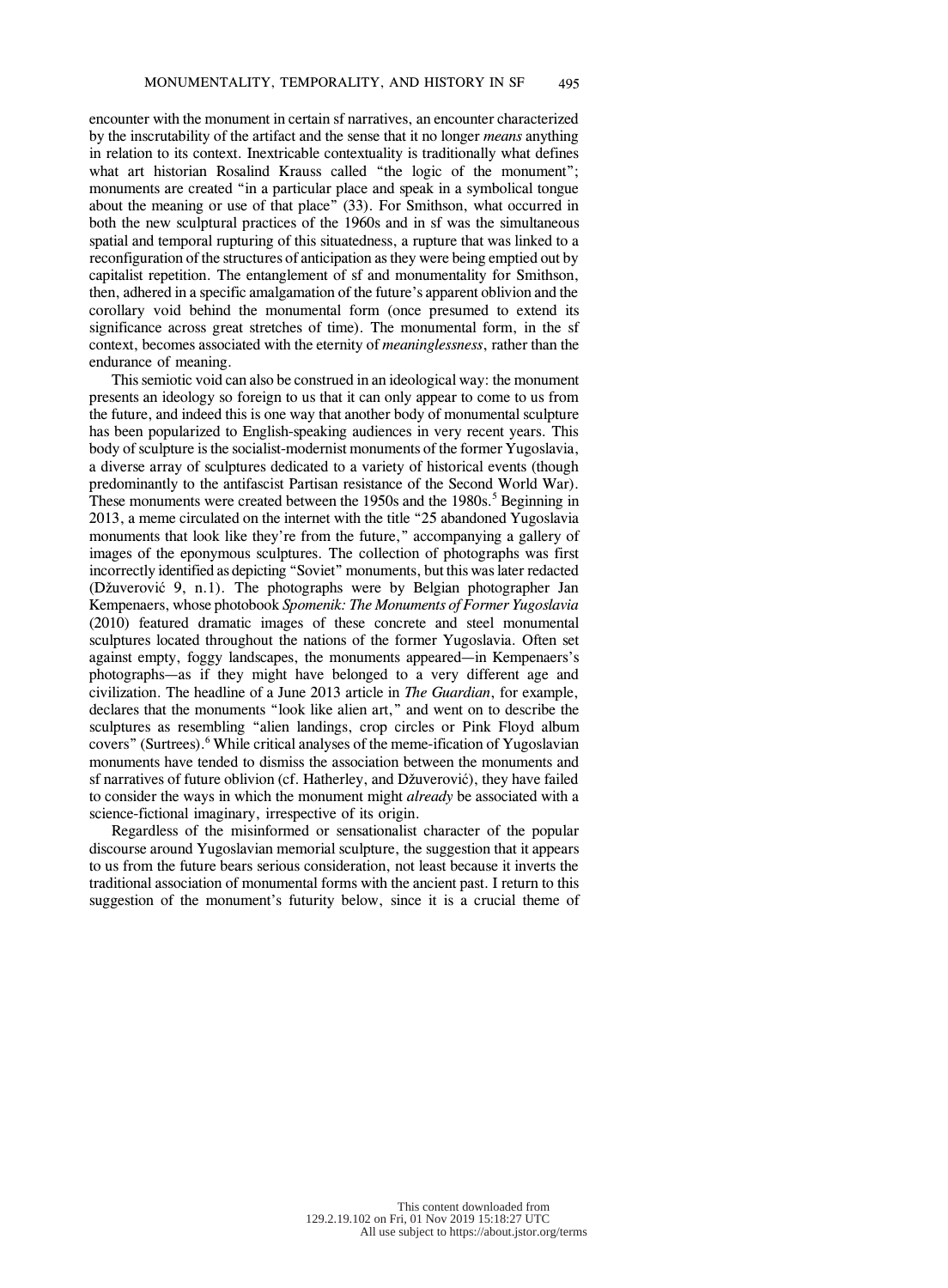Wilson's *The Chronoliths*, but here it is enough to note that this arrival of the future in the present has become a crucial element of recent sf literature (Hollinger, "Stories" and Hollinger, "History"). In much recent sf, as Jonathan Benison has observed, the present "make[s] sense less as a continuation of the past than as an anticipation of the future" (qtd. in Hollinger, "Stories," 453). This anticipation, however, is often theorized primarily in relation to the acceleration of technological advances or the proliferation of technology (Tomberg 268-69), such that we appear already to live "in the future" (Hollinger, "Stories" 452-53). The idea of technological advancement also relates to the monument's futurity, since the creation of some monuments in sf is posited as possible only with levels of technology that far exceed the present of the narrative. Consider, for example, the characterization of the crystal pyramid in Arthur C. Clarke's "Sentinel of Eternity" (1951): "The mechanisms—if indeed they are mechanisms—of the pyramid belong to a technology that lies far beyond our horizon, perhaps to the technology of para-physical forces" (46-47). This latter characterization is similar to what is termed, in the study of monumentality, the "thermodynamic approach" to the meaning of monuments (Osborne 5). This method defines monumentality primarily according to the tremendous expenditure of resources needed to create the monument, an expenditure that seems to exceed the structure's practical functions. In sf, this excess is explained in terms of the monument's belonging to the future: it is not so much that the monument's "scale and elaboration" (Bruce Trigger qtd.in Osborne 5) exceed its function to a noticeable degree, but that the monument's scale, technological demands, or materials exceed the capacity of the present. 7

So the monument as an artistic form is sometimes associated in different ways—and for different reasons—with science fiction. How, then, does the monument appear in sf literature? What roles does it play and what interpretations does it engender? Although monuments are by no means ubiquitous in sf, there are many examples of their appearances; the desert of the monuments in Taine's *The Time Stream* and the crystal pyramid in Clarke's "Sentinel of Eternity" are but two examples. The White Sphinx is the first form encountered by the Time Traveller when he arrives in the future in H.G. Wells's *The Time Machine,* and monumental sculptures play a curious role in Samuel Butler's utopian satire *Erewhon* (1872). The megaliths of J.G. Ballard's "The Waiting Grounds" (1959) seem to function as monuments, as do the monoliths (later incarnations of the crystal pyramid) in Arthur C. Clarke's novelization of *2001: A Space Odyssey* (1968)*.* Gene Wolfe's novella "Memorare" (2007) explores a future in which memorials constructed on asteroids in space are engineered to ensnare visitors in order to serve the spirits of those buried within. Jack McDevitt's *The Engines of God* tells the story of the quest to discover the secrets of the massive statues of the alien Monument-Makers. Kim Stanley Robinson's *Icehenge* centers on the ways in which history is continually rewritten, spurred by the discovery of a Stonehenge constructed in ice on Pluto. Robert Charles Wilson's *The Chronoliths* centers on a series of monuments sent back in time to commemorate military victories in the future, and the events in Dan Simmons's *HYPERION CANTOS* series (1989-1997) likewise catalyze around a collection of monumental structures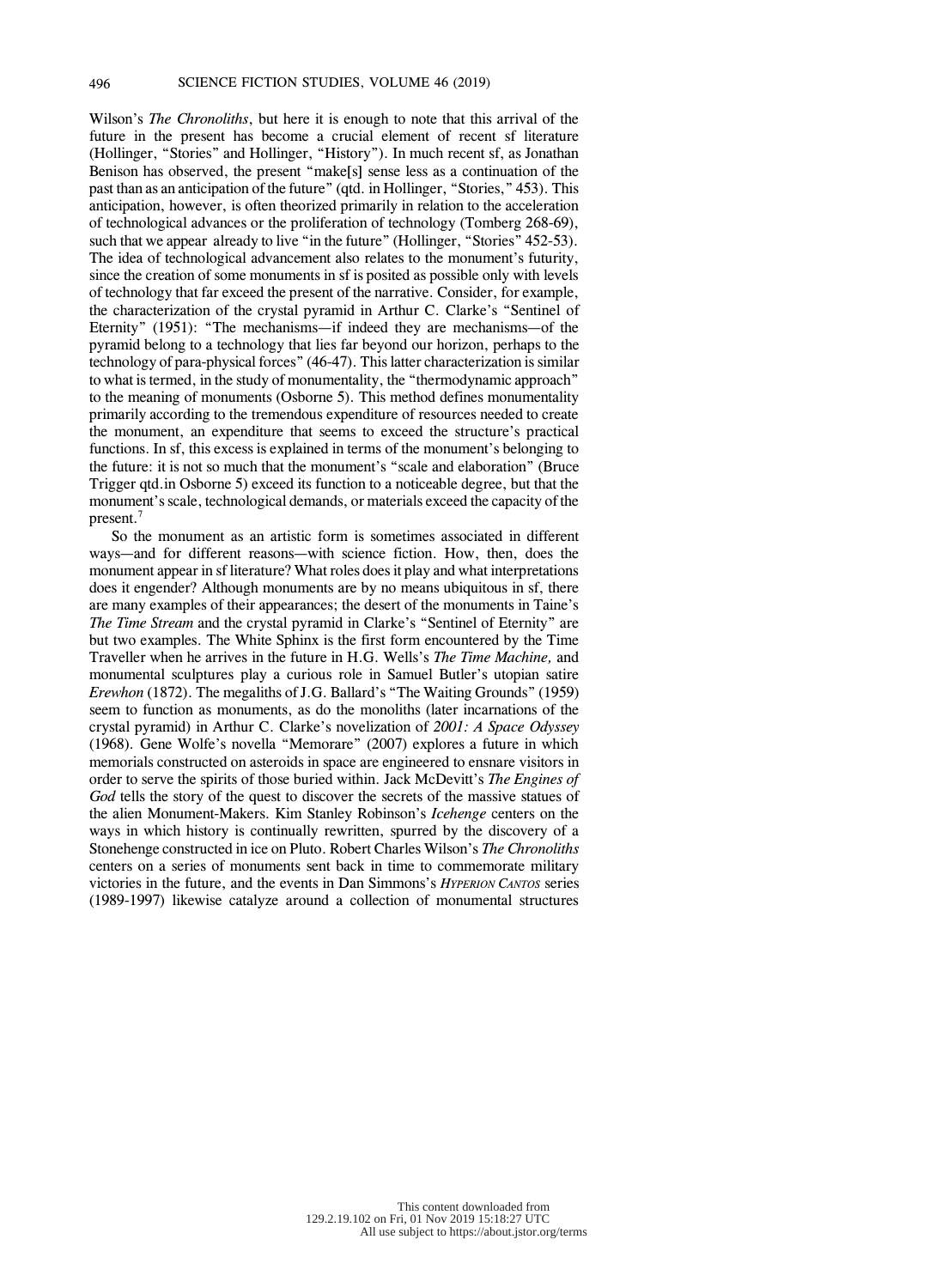traveling backward through time. In nearly all these cases, as noted above, the monument appears as a sort of quandary or mystery—because of its origin, or its inscrutable meaning, or even simply because of its incongruous presence in the present.

**The Monument as Riddle.** Probably the most iconic appearance of monumental sculpture in sf literature is the enigmatic White Sphinx that anchors the future landscape of Wells's *The Time Machine*. The Sphinx, looming with outspread wings, gradually becomes visible through sheets of hail when the Time Traveller first arrives in the year 802,701. Almost immediately, the encounter with the monument becomes weighted with a sinister significance. "It chanced that the face was towards me," Wells's narrator recounts, "the sightless eyes seemed to watch me; there was the faint shadow of a smile on the lips. It was greatly weatherworn, and that imparted an unpleasant suggestion of disease" (20). Later, this menacing aspect is confirmed when the time machine vanishesinto the hollow bronze pedestal of the monument, taken by the nocturnal and subterranean Morlocks (36). Thus, near the end of the book, the Time Traveller enters the hollow blackness of the Sphinx's base to recover the machine.

As many readers have pointed out, the appearance of the White Sphinx at the beginning of the Time Traveller's adventure lends the entire narrative an Oedipal framework: the Time Traveller is confronted with a puzzle about the character and fate of humankind over the course of hundreds of thousands of years. <sup>8</sup> The White Sphinx is significant precisely as a monumental form that—in its immediately evident literary associations—*poses a riddle*. That is, even more explicitly than many later treatments of the form in sf, Wells's Sphinx establishes the monument as something that must be solved, and this element transforms the story from a simple fiction into a kind of broader allegory for the social and technological changes taking place in modernity (Scafella 261).

One of the most curious aspects of the White Sphinx in *The Time Machine*, however, is the way that it functions in the story as a rather different kind of mysterious artifact than other monumental sculptures in sf. The White Sphinx, as opposed to most other monumentsin sf literature (and different from all the works discussed in depth in this article), is not really treated as an index of a particular civilization. This sets it apart, for example, from the Palace of Green Porcelain in *The Time Machine*, the massive structure that the Time Traveller discovers to be a museum, and that therefore functions explicitly as a way to indicate the passage of time and to mark the understanding of that passage as history. Indeed, throughout his eight daysin the future, Wells's protagonist is consistently engaged in reading the ruins of civilization and their gradual naturalization (overrun by vegetation, becoming mere remnants in an immense garden). He never applies this same hermeneutic to the Sphinx, however—he never wonders about the purpose of its construction or the stage of civilization that it represents. The figure of the Sphinx, already connected in many ways to antiquity, thus becomes a timeless symbol. It does not stand completely outside history, but the quandary it poses persists across enormous stretches of time without apparent alteration.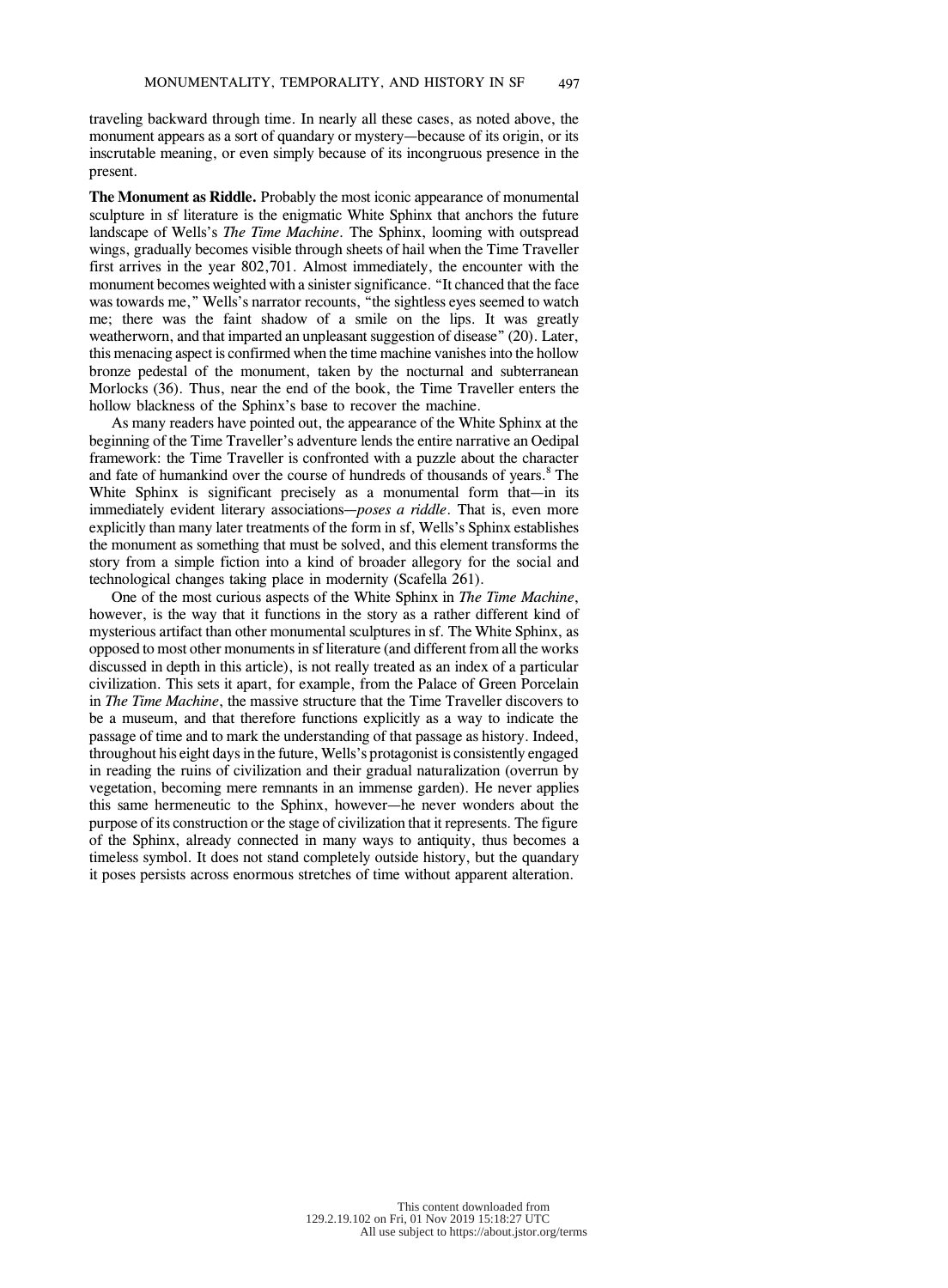As Matthew Beaumont points out, Wells frames the dissolution of civilization as a linear and unavoidable process (245), and *The Time Machine* presents the monument as a witness to this long arc of history. The decaying White Sphinx presides over the waning of humankind, and the Sphinx itself is not eternal. In fact, it disappears entirely from the story at the close of the novel, as the Time Traveller desperately hurls himself even further forward in time to escape the Morlocks. The disappearance of the Sphinx no doubt correlates symbolically to the disappearance of the object of its riddle: humanity. In the even more remote future of terrible, colossal crustacean beings that the Time Traveller encounters before he returns to his own time, the White Sphinx has vanished entirely. He begins his journey within its bowels and ends it in the open air, on a desolate beach. Just as his own laboratory had faded away, so too the Sphinx is gone, presumably because there is no longer anything like a civilization to which it might bear witness.

The decay and disappearance of the White Sphinx alongside the vestiges of humankind thus also raise the issue of the obsolescence of the traditional monument as a symbol of Western culture. In the early twentieth century, critics began to question the credibility of monuments. Most famously, in *The Culture of Cities* (1938), sociologist and historian Lewis Mumford declared that "the monument no longer represents the impulses of our civilization.... If it is a monument it is not modern, and if it is modern, it cannot be a monument" (438). For Mumford, the monumental was indelibly tied to "a metaphysical belief in fixity and immortality" (439), ideologiesthat were fundamentally in contradiction with the demands of a society in flux. Mumford was not alone in this condemnation of monuments; as the century progressed, architects and artists continued to debate the potential obsolescence of monumental forms, materials, and ideologies, and sought new ways to adapt monumentality to shifting patterns of historical experience. Wells's White Sphinx prefiguresthese debates: itsituates the monument in a narrative concerned with the outcome of both social continuity and gradual evolutionary transformation.

**The Monument and Cyclical Temporality.** The association of the traditional monument with the scale of eternity makes it both an appropriate and a counterintuitive object for a genre such as sf, which, as Robert Charles Wilson notes, is so often focused on "time and change" (Murphy 214). *The Time Machine* presents the White Sphinx as the marker of a long rise and fall of the human race: a symbol out of antiquity, its "leprous" visage marks the alteration of humans into something still recognizable but also fundamentally different (Wells 31-33). Ultimately, the Sphinx shares the same fate as humankind. In other sf narratives, however, the monument serves as a witness to cyclical (as opposed to linear) history. Monuments may warn of future calamity, upheaval, or decay, but they also testify to the recurrence of these phenomena throughout time, across worlds, and among different species. Emerging from the depths of the past, the monument stands (or, as is more often the case, is uncovered) as a hermeneutic challenge: the meaning of the monument is essential to integrating the present into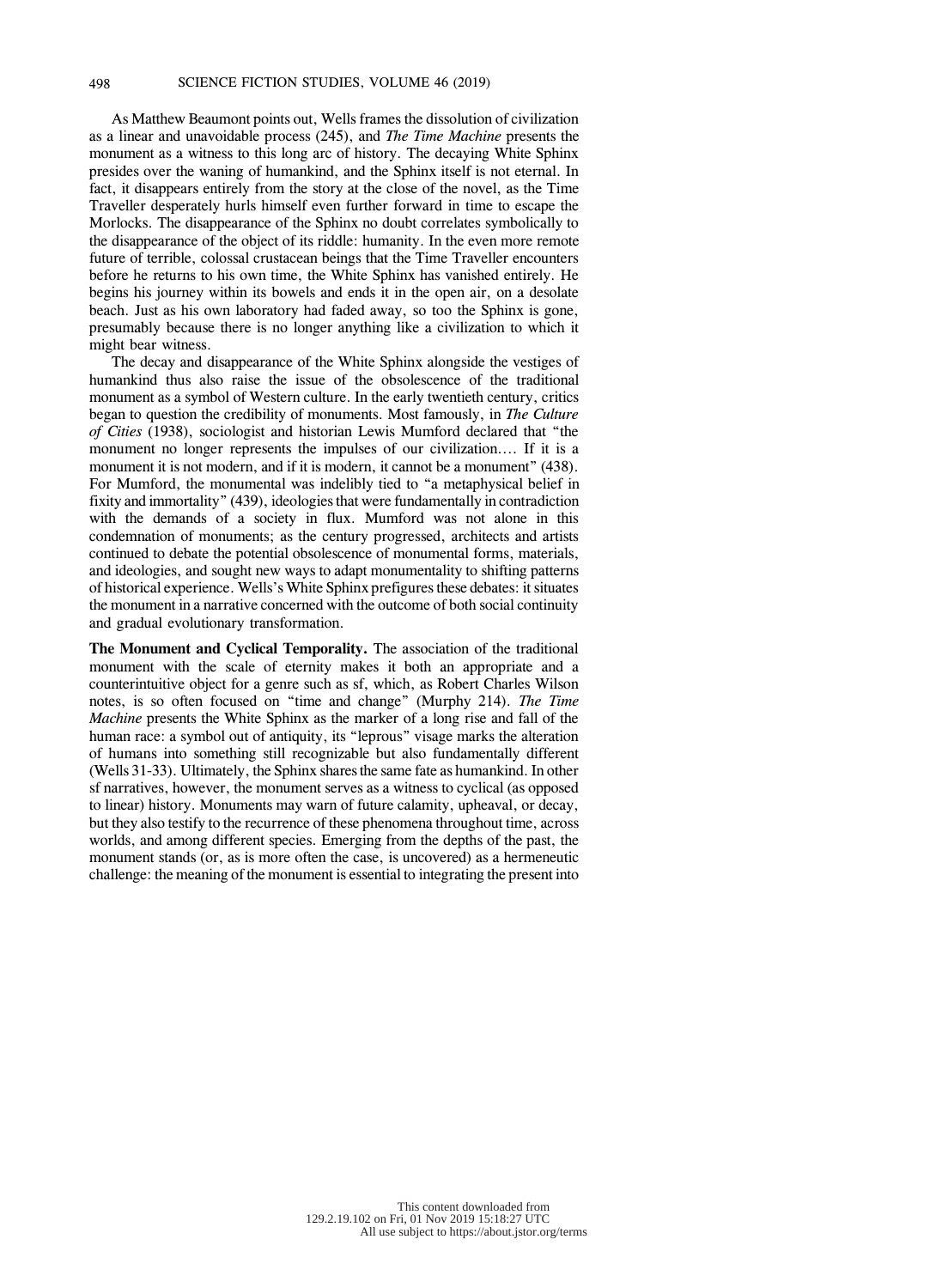a cycle, or else indispensible to understanding how to break free from this repetition.

Perhaps the most iconic—and the most ominous—appearance of the monument as an index of historical cycles is in H.P. Lovecraft's famous *At the Mountains of Madness*. In terms of its genre, the novella stands much more squarely within the realm of weird fiction. Some of its most science-fictional elements, however—its concern with extraterrestrial civilizations and its corollary interest in radically expanding perceptions of time and space—are in fact closely related to monumentality in its narrative. In the story, a team of researchers from Miskatonic University discovers an unimaginably vast and ancient city in Antarctica, a remnant of the civilization of the Old Ones. The city of the Old Ones is monumental in its scale, an "endless labyrinth of colossal, regular, and geometrically eurhythmic stone masses"—the very definition of Cyclopean architecture (42). As much as the lost city's scale, however, it is the use of sculptural relief to narrate history that forms the center of the protagonists' encounter with the Old Ones' built environment. In the course of exploring the labyrinthine spaces of the city, Lovecraft's narrator and his companion discover an "almost universal system of mural sculpture" running along the walls of the city's hallways and tunnels (54). This system of reliefs—combining figurative representation, arabesque ornament, and a system of writing—evidences the "abnormal historic-mindedness" (55) of the Old Ones, establishing one of the most significant cultural links between humanity and these ancient beings and allowing the researchers to understand the arc of their society's growth and decline.

In fact, this deterioration (rather than the sublime grandiosity of the city itself) produces the greatest terror in Lovecraft's tale. The researchers observe representations of the struggle between the extraterrestrial conquerors, the Old Ones, and their slaves, the shoggoths, and at the same time note the stylistic degradation over time of the sculptural reliefs until finally the narrator declares them to be "degenerate work … seeming more like a parody than a continuation of [the Old Ones' earlier] tradition" (88). The waning of the artistic quality of the sculptural narration of history is correlated, in Lovecraft's novella, with the implied rise of the shoggoths, who are horrific precisely in their inferior and distorted mimicry of their masters. AsChina Miéville notes, Lovecraft was deeply influenced by Oswald Spengler's *The Decline of the West* (1918), and in *At the Mountains of Madness* he establishes a clear parallel between the arc of the Old Ones' classical era and subsequent decay and human civilization (xx-xxi). Thus, the massive and horrific shoggoth that appears in the novella's conclusion is portended by the decline of monumental representation, and at the same time that creature's grotesque qualities prophesy a terrible fate for the future of humankind as well.

*At the Mountains of Madness* uses monumentality to navigate among phenomena that exist at radically different scales in relation to the protagonists and—by extension—to the reader. The monument straddles cosmic time and the scale of eternity, while it still persistently reflects historical time and change at a scale eminently comparable to the human. A more recent and elaborate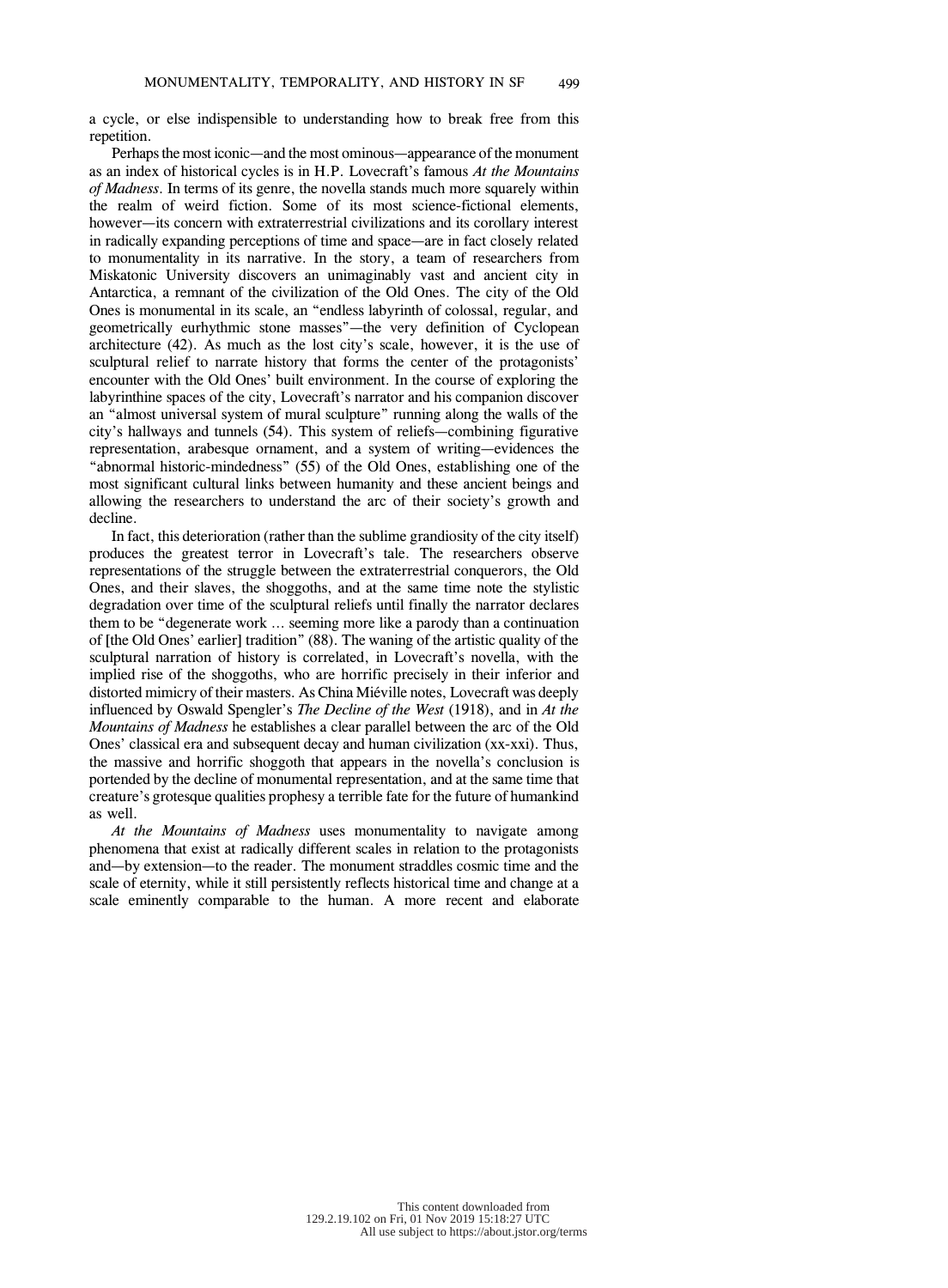examination of the alien monument as an index of cyclical history—and the corollary doom of civilizations comparable to humanity—is Jack McDevitt's *The Engines of God*. McDevitt's novel clearly owes a certain debt to Lovecraft's *Mountains*, although its tone skews much closer to high adventure than cosmic horror. *The Engines of God* merits discussion as one of the most direct sf engagements with the motif of monumentality and presents a number of the most widespread assumptions about the monumental form that appear in sf: that the monument is a universal form; that the monument both reflects history and has an active effect on history itself; that the monument's meaning is essentially established at the moment of its creation and persists across great gulfs in time; and finally that the monument's full significance emerges in relation to a moment in the future. The novel tells the story of a group of archaeologists who are attempting to unravel the meanings of a collection of structures spread across several worlds, created by a presumably extinct alien race known as the Monument-Makers (1-9). The urgency of uncovering the purpose for these monuments is accomplished both through the impending destruction of the monuments in the process of terraforming and through the growing certainty—on the part of the archaeologists—that the structures serve as a warning and are connected to the apparent eradication of the civilization that created them.

Like Lovecraft, McDevitt clearly establishes parallels between the Monument-Makers and humanity. The standards of beauty according to which the aliens constructed their monuments are readily legible to human observers (27), and the archaeologists are certain that the aliens were motivated by a desire to immortalize their own achievements, a drive they consider to be mutually comprehensible across advanced species (235). At the same time, McDevitt's protagonists are certain that the monuments are also significant at a deeper level. They are not simply the relics of a society that felt drawn to extravagant displays of engineering or aesthetic prowess; they possess "hidden meanings" (370). These meanings are fixed at the point of the monuments' creation, and remain essentially frozen in time until they are rediscovered. There is no question of changes in the monuments' meaning over time in McDevitt's narrative.

This is not to say, however, that the monuments possess no agency and merely serve as a record. As the protagonists of *The Engines of God* uncover more about the Monument-Makers, they learn that their structures are linked to a cycle of destruction occurring every 8,000 years (363-65). Specifically, they discover that a series of apparently inscrutable, uninhabitable, and purely geometric constructions (including a set of moons carved into cubes) were in fact created by the Monument-Makers to draw the attention of these periodical destructive forces, which are compelled to lay waste to right-angle forms (375). That is, in *Engines*, certain monumental structures serve as a synecdoche for civilization, conceived morphologically asthe ability to construct large forms with sharply defined angles and straight lines (407-408). Thus, as in Lovecraft's *Mountains*, exactness of geometry is a crucial characteristic of monumentality, but rather than reflecting the psychology of a particular society, this geometry is related to the behavior of superhuman forces (which are induced, for reasons never discovered in the novel, to destroy such structures).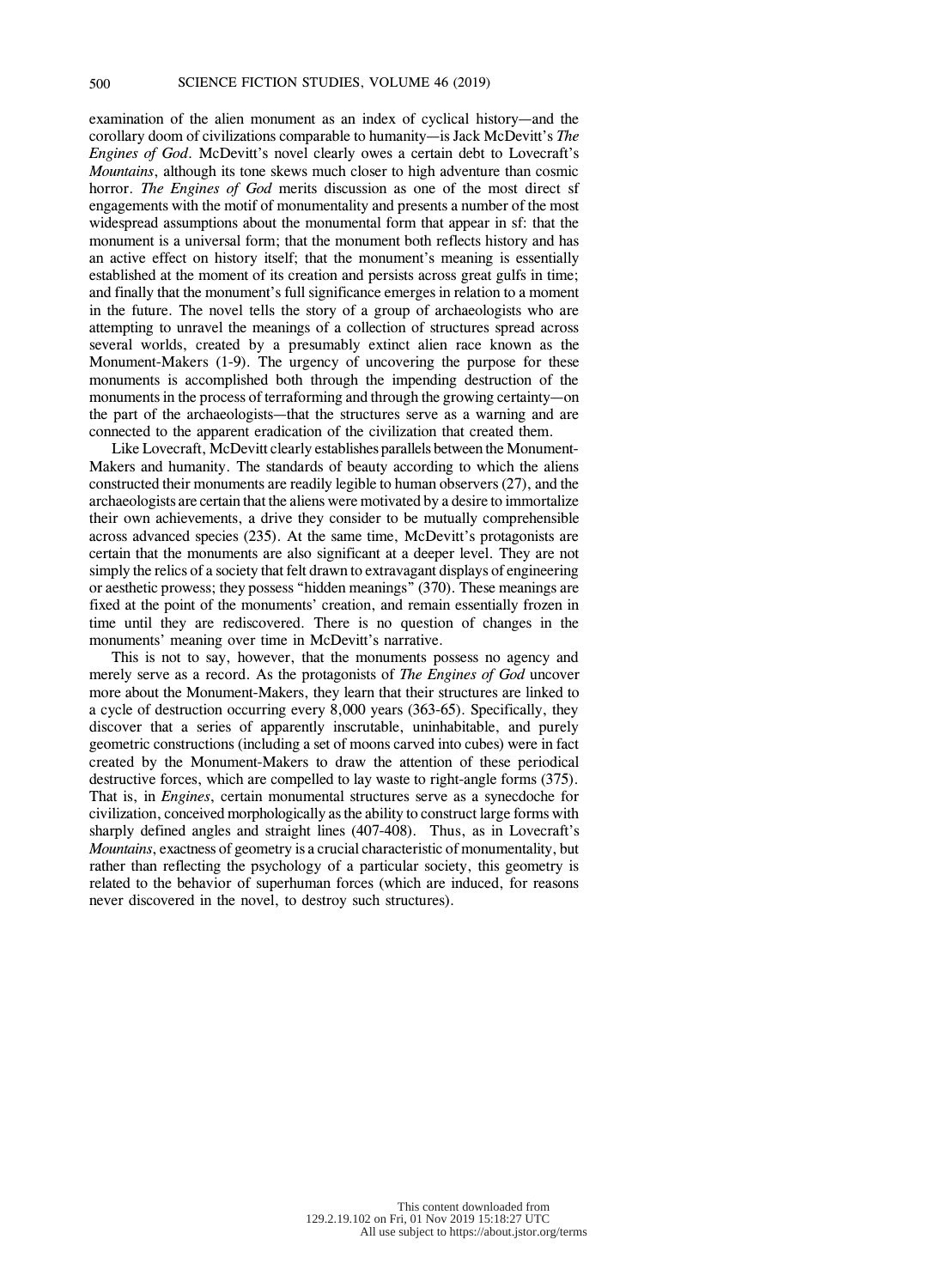Both Lovecraft's and McDevitt's representations of the monument's relation to cyclical change and momentous events allow communication between spans of time that exceed the collective experience of human civilization: they allow for an expansion of historical time to encompass the cosmic. They also allow for alien civilizations to be brought into a comparative framework with humanity; both authors suggest that cosmic temporality can be grasped through understanding the material creations of particular societies (in this case, monuments), and for both authors this temporality involves the recurrence of certain patterns, of which monuments serve as a record.

**The Monument from the Future.** If the monument signals a certain set of problematics related to the inevitability of future events and the possibility of transcending history, then one of its most richly paradoxical versions in sf is surely the trope of the monument that is transported back in time from the future. Two worksthat mostsignificantly explore thistrope are Dan Simmons's *HYPERION CANTOS* series and Robert Charles Wilson's *The Chronoliths*, both of which transform the straightforward connection of the monument with the past in order to posit alternate experiences of time and patterns of causality.

Differential temporalities play an important role in the universe of Simmons's *HYPERION CANTOS*. One of the key narrative devices of the series involves the notion of "time debt," Simmons's term for the time dilation that causes the passage of time for those travelling through space at very high speeds to be different from its passage for those at rest. Perhaps as significant as time debt is the peculiar temporality of the Valley of the Time Tombs, a site on the planet Hyperion that houses a collection of six architectural structures that travel backward through time. These six structures are crucial elements of the story that unfolds across the first two novels of the series, *Hyperion* (1989) and *The Fall of Hyperion* (1990). The Time Tombs are comprised of the Sphinx, the Obelisk, the Jade Tomb, the Cave Tombs, the Crystal Monolith, and the Shrike Palace. The last structure is associated with the books' mysterious and powerful antagonist, the monstrous Shrike, a being that—as the series begins—has begun to wander beyond the reaches of the Valley of the Time Tombs, mercilessly killing those it encounters. The Time Tombs are propelled backward through time by the "time tides," ensconced in "anti-entropic fields" that prevent them from decaying (*Hyperion* 164). The time tides produce an effect of *déjà vu* on those who come into their proximity, and in one instance in the novels, a visitor to the Tombs is infected by the temporality of the anti-entropic field, beginning to age in reverse (*Hyperion* 164, 262). As the *HYPERION CANTOS* begin, the Tombs are open and as the narrative progresses, the moment of their opening approaches, a climactic event that occurs in the second half of *The Fall of Hyperion*. Even after the struggle that coincides with their opening, the precise purpose of the Tombs remains a mystery: the Obelisk seals itself entirely, while others become portals that admit only certain travelers (*Fall* 511-12). The Crystal Monolith is the only one of the six to actually take on a function as a tomb.

At the heart of the conflict that plays out in the first two *HYPERION CANTOS* novels is the question of prediction. The planet of Hyperion itself emerges as the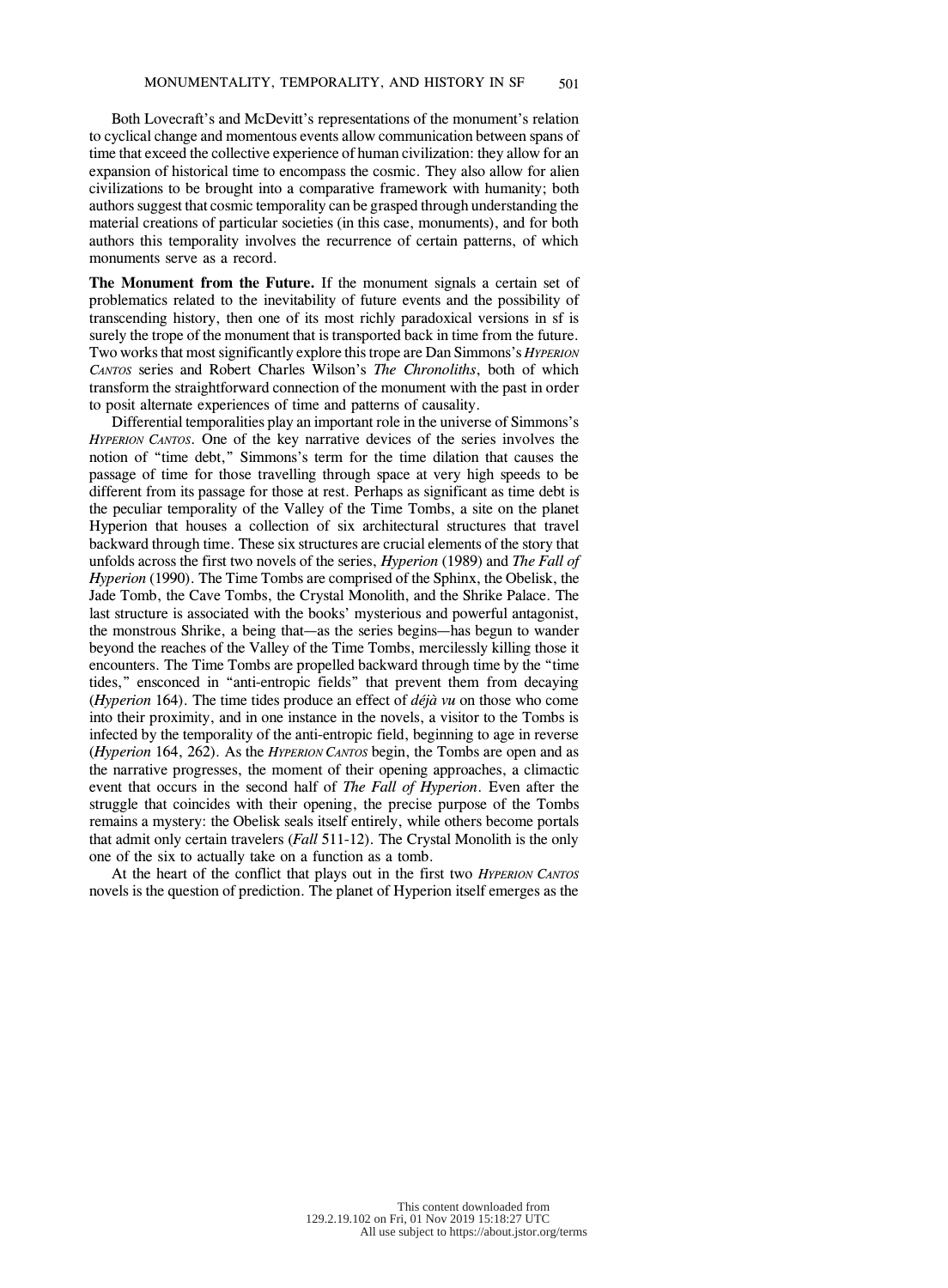epicenter of the story's action, because its existence represents an unknown quantity that disrupts the predictive models of the Core, a collective of Artificial Intelligences obsessively seeking to map future events with absolute certainty. The Time Tombs, sent back in time "from a point at least ten thousand years in the galaxy's future," and the presence of the Shrike that is associated with the Tombs, confound all the Core's efforts at predictive modeling (*Hyperion* 400). The intertwining of monumentality and prediction points to the way the monument reveals both the extent and the limitations of historical understanding, which in turn plays an important role in Simmons'sinvestigations of how religion, destiny, and choice factor into humanity's search for meaning and self-definition. Ultimately, however, the Time Tombs function primarily as vessels for historic events and protagonists; as monumental architecture they tend to fade into the background of Simmons's narrative, even as their reverse-temporal disturbance sets the story in motion. By contrast, Wilson's *The Chronoliths* explicitly frames the monument from the future as itself an agent of historical transformation.

*The Chronoliths* is one of the most nuanced engagements with the monument in sf, using the monument to figure the mimetic challenges posed by history and causality. The premise of Wilson's book is simple: in the near future (the year 2021), a massive obelisk suddenly appears in rural Thailand. The monument is constructed of an inscrutable blue material resembling glass, but impossible to damage (16). At its base is an inscription in multiple languages, commemorating the surrender of southern Thailand and Malaysia to a leader or group identified as "Kuin," and a date noting that this surrender occurred on 21 December 2041, twenty years in the future (23-24). The blue obelisk is only the first of a long chain of monumental appearances proclaiming Kuin'striumphs. They spread first across Asia, throwing the continent into turmoil, and eventually to America. As more and more of the monuments appear and the moment of Kuin's future victory approaches, the world descends into chaos. Various factions emerge across the globe. Some are active "Kuinists," violent insurrectionists seeking to establish themselves as the legitimate precursors of the leader who will soon arrive to lead them to victory. Others, from regions outside Asia, hope that servile capitulation to Kuin's eventual arrival will ensure their survival and achieve relative political stability. Still others enter into a race to prepare to fight and defeat Kuin's forces (both those of the present-day Kuinists and those of the future Kuin). Wilson's narrator, Scott, a perpetually down-on-his-luck code-writer, is present at the appearance of the first Chronolith (as the media dubs them), and is eventually swept up in the efforts to destroy the structures. The novel follows Scott's life as history around him begins to change to accommodate the predicted appearance of Kuin.

Wilson's book is, in important ways, an investigation of the relationship between individual choice and the inevitability of destiny; as the story unfolds, there are many suggestions that the connections between the characters and the monuments are indeed fated. At the same time, as the date approaches that the first monument commemorates, various Kuinist factions across the world seek actively to bring about a future that isstill (theoretically) avoidable: Kuin's victory becomesthe paradigmatic self-fulfilling prophecy (Hollinger, "History" 23). This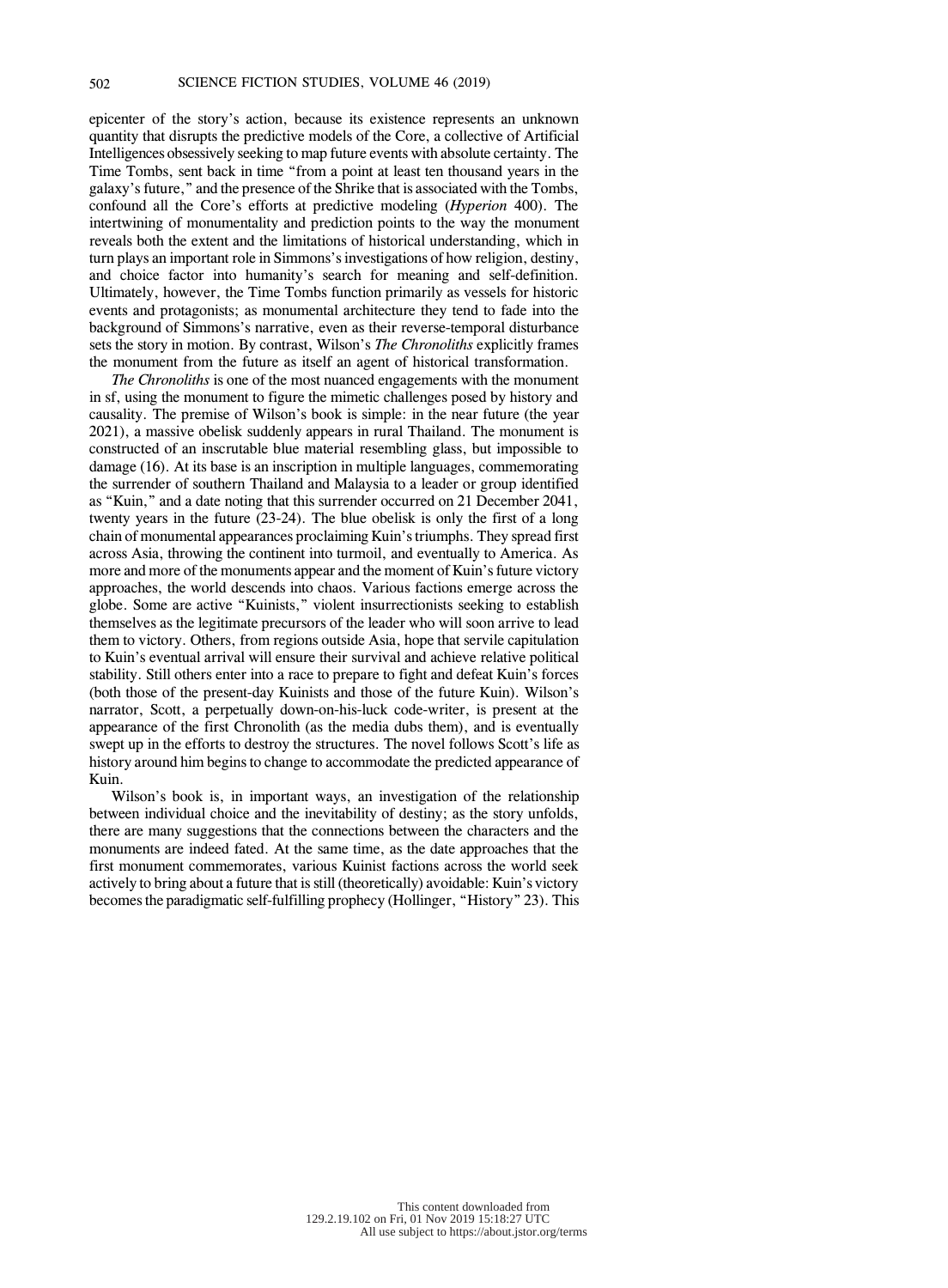examination of questions surrounding determinism and the significance of human agency, however, is enabled by the subtle ways in which Wilson uses the Chronoliths to examine the difficulties posed by representing time, history, and the future.

Crucially, the Chronoliths are characterized by the vagueness of their representational mode (in contrast to the precision of the dates of the victories they commemorate). Wilson describes this vagueness specifically in relation to socialist-realist monumentality. The second Chronolith to appear, for example, is the first of several to depict the figure of (presumably, although it is never known for sure) Kuin. Wilson writes:

It recalled more than anything else the monuments of Stalinist Russia.... Such structures are daunting not only because they are enormous but because they are so coldly stylized. This was not an image but a *schematic* of a human being, even the face contrived to suggest some generic Eurasian perfection unattainable in the real world.... Beyond its apparent masculinity, the figure could have been anyone. (38; emphasis in original)

Later, Wilson again describes the figural Chronoliths as being "as bleakly generic as works of Soviet Realism" (275).

This generic quality possesses a significance beyond the ideological and historical associations that Wilson gives it, however. The schematic character of the Chronoliths also indexes the indeterminacy of history (in this case, the future history) that they represent. It represents the inevitable *failure to sufficiently represent* historical persons and events, the mimetic gulf that always exists between the monument and what it commemorates or valorizes. The gulf is heightened by the fact that the characters never witness the arrival of Kuin himself, so it is never even clear whether Kuin is a real person or a fabrication of the forces behind the monuments' temporal transport. The insufficiency of the monuments' relation to their object is effectively redoubled. There is first of all the gap between any artistic representation and the object or objects it aims to represent. Then there is the projection of this object of representation into the future, effectively reversing the usual temporal directionality of the monument. Scott and his former professor Sue Chopra discuss this reversal in the novel:

[Sue:] "Monuments are supposed to be messages for the future—the dead talking to their heirs."

[Scott:] "'Look upon my works, ye mighty, and despair.'"

[Sue:] "Exactly. But the Chronoliths have it exactly backwards. Not, 'I was here.' More like, 'I'm coming. I'm the future, whether you like it or not.''

[Scott:] "Look upon my works and be *afraid*." (74; emphasis in original)

What is perhaps most significant about this reversal of the monument's traditionally conceived trajectory is how little it changes the monument's function, at least narratively speaking. The monument becomes even more explicitly what it often is regardless of its other functions: anticipatory.

The not-yet-ness of the events that the monuments commemorate meshes perfectly with sf's frequently postmodern impulse to disrupt the assumption of time's stability. As literary critic Mikhail Epstein argues, postmodern culture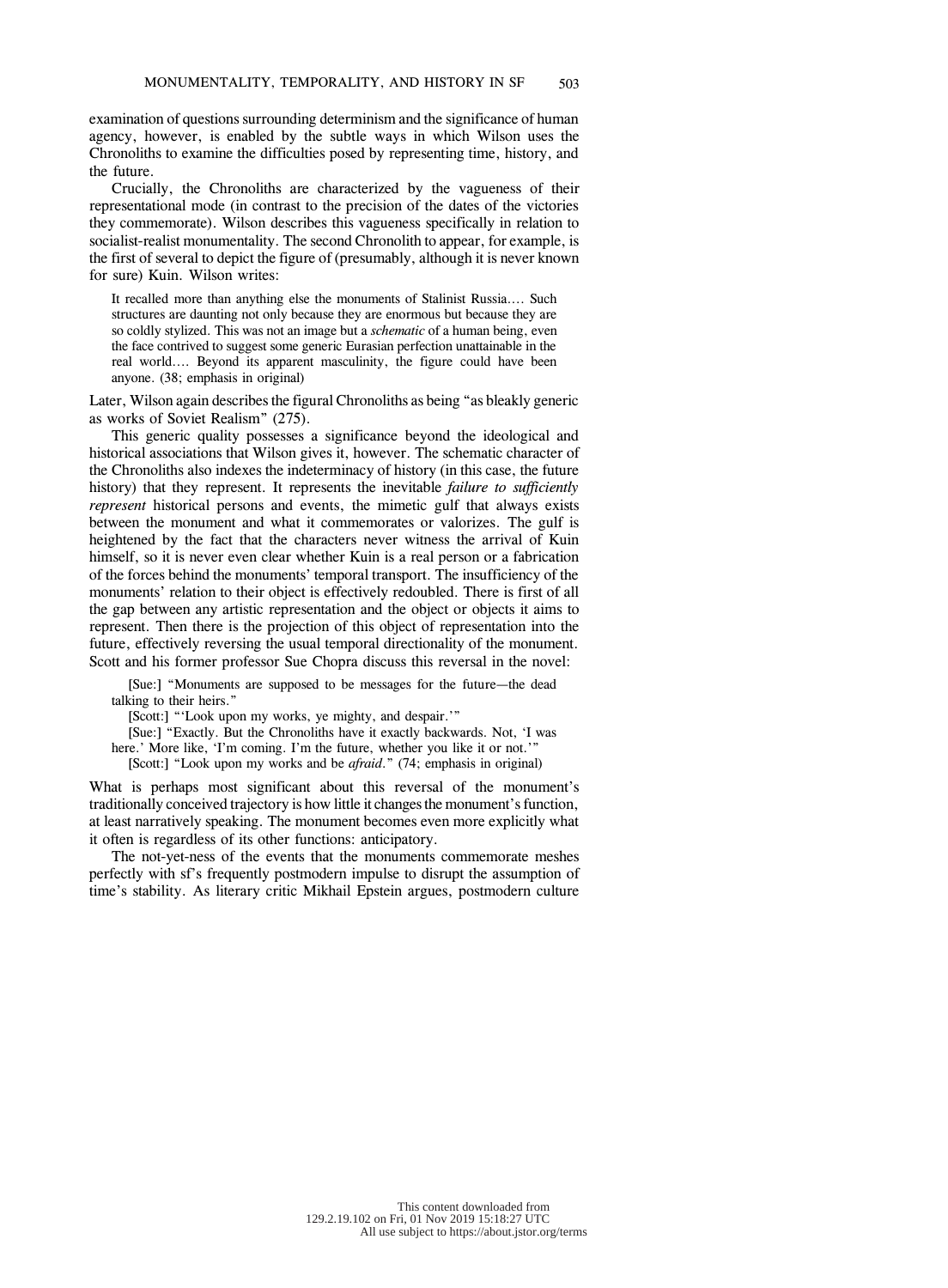frequently inverts the modernist obsession with the future, "but in doing so it [gives the past] the attributes of the future: indeterminateness, incomprehensibility, polysemy, and the ironic play of possibilities" (330). Thus, the anticipatory quality of the monuments is simultaneously disrupted by their indeterminacy, a term Wilson himself has used. In explaining his fascination with the concept of the Chronoliths, Wilson writes: "an object that had travelled in time would be extraordinarily peculiar, because it would have a fixed future and an indeterminate past. At the end of the book, the history of the [C]hronoliths is essentially unknowable. These are actually indeterminate objects" ("Robert Charles Wilson" 85). The monuments effectively bring indeterminacy into the present that unfolds in *The Chronoliths*, ironically just as they appear to bring determinacy (the certainty of Kuin's victory).

This obscure historical confusion brought about by the Chronoliths must have something to do with modernity, precisely because the visual austerity ("cold and ruthlessly modern") of the monuments so clearly seems to reference certain stylistic elements of modernist architecture, sculpture, and design. (Socialist realism, in a particular way, is very much part of the history of modernism, despite the fact that its tendencies towards abstraction manifest in different fashion from the geometricism typically associated with modernist art.) Even more specifically, it must have something to do with the way in which—to quote art historian T.J. Clark—"Modernism is our antiquity" (2). In the wake of the postmodern inversion of temporal emphasis, modernity and its material forms (such as sculpture and architecture) become a kind of antiquity at the same moment that this antiquity becomes "essentially unknowable," as Wilson puts it. This epistemological failure is almost always present to some degree in sf's treatments of time travel, which complicates the relationships among history, historicism, and historicity (all three of which are crucially related to the monument as a form).

**The Monument as the Indeterminacy of History.** Wilson's characterization of the Chronoliths as "indeterminate objects" raises a quandary that is fundamental to understanding how monuments figure history in sf narratives. Many of the examples discussed in this article (including Wells's *Time Machine*, Lovecraft's *Mountains*, McDevitt's *Engines,* and even Simmons's *HYPERION CANTOS*) suggest that the monument is primarily unchanging, and even more so because its community of reception (the beings that encounter it over time) does not importantly alter its meaning, which always lies waiting to be revealed. But how fully does this conception capture the monument's indeterminacy, and in turn the mutability of history itself?

Historians of art and architecture have tended to argue that "monuments are not stable and unchanging[,] but [are rather] dynamic spaces that can help us understand how political movements and social identities ... have been forged through the imperatives of power, subjectivity, and the spatial practices they influence" (Kavuri-Bauer 2). It is illuminating to conclude by considering a work of sf that likewise presents the monument as both agent and object in the midst of shifting historical understandings. Like *The Chronoliths*, Kim Stanley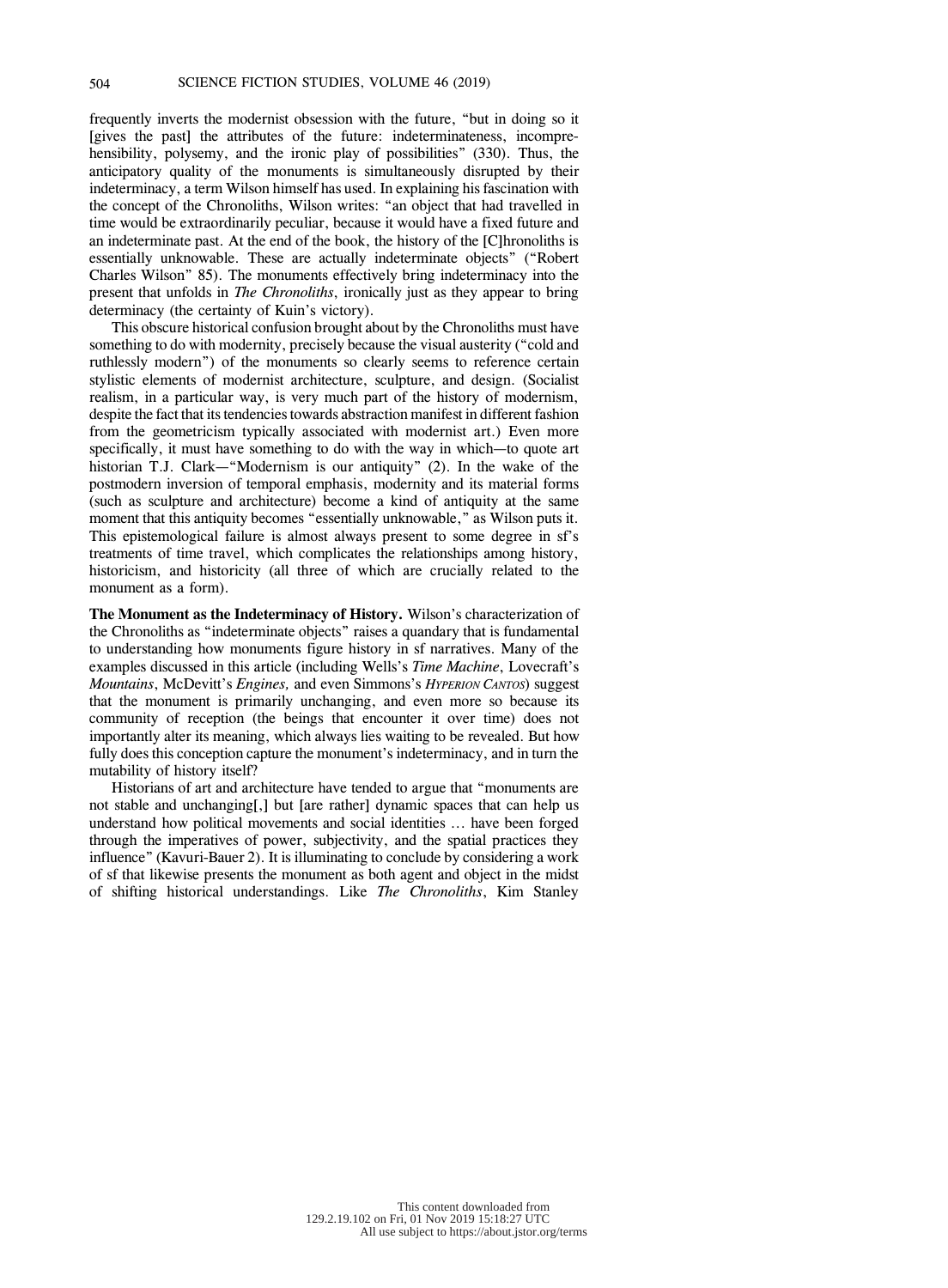Robinson's *Icehenge* takes the relationship of the monument to history as one of its central themes, considering how the lives of its protagonists are affected by the presence and understanding of commemorative structures. *Icehenge* takes place in a future in which human life has been significantly prolonged, but this has not been accompanied by a corollary development in human mnemonic abilities. Thus people forget their own experiences and accomplishments within the span of their own lives (77). In this context, the chronicling of history has become a particularly urgent—and also particularly fraught—exercise, one that puts generations living contemporaneously with each other into conflict over the legacies of the past. Thus *Icehenge* is also, like *The Chronoliths,* a novel that is crucially interested in the way history changes between and for different generations.

The novel examines these conflicts through the lens of a massive collection of sixty-six monoliths discovered on the surface of Pluto. The forms crafted from ice bear an inscription in Sanscrit meaning roughly "to move, to push farther out; to cause to set out towards," together with a series of markings that presumably indicate the date 2248 (189). *Icehenge* (also the name given to the structures, for their resemblance to Stonehenge) is a novel in three parts, each narrated by a different protagonist. The first, Emma Weil, is an engineer who is present on a spacecraft that mutinies as part of a Martian revolution in 2248 CE. Her diary records the mutiny and her own role in assisting the revolutionary forces. Specifically, she helps the revolutionaries on board the ship to modify their lifesupport systems to allow them to travel beyond the solar system, in hopes of establishing a new society outside of the oppressive control of the centralized corporate Committee (although Weil herself is skeptical about the possibility of achieving this interstellar mission and returns to Mars to assist the revolution there). In the course of working with one of the leaders of this expedition, she discovers a set of drawings that appear to outline a monument to this projected interstellar journey, annotated with the text "something to leave a mark on the world, something to show we were here at all" (60).

The second protagonist is Hjalmar Nederland, an archaeologist writing in 2547 CE, at which time the Martian revolution that Weil witnessed has been effectively covered up, erasing the history of organized resistance to the Committee (92-93). Nederland takes part in a dig on Mars and uncovers Weil's diary, at the same time that the Icehenge structures are discovered on the surface of Pluto (122-23). In the wake of their discovery, theories about their origin proliferate, including ones that link them to "a prehistoric space technology" also responsible for structures such as the Easter Island statues and Mayan temples (139). Against these "ancient alien" arguments, Nederland seeks to prove that the monument is the one mentioned in Emma Weil's journal, that it dates from the years of the Martian revolution, and that in fact its existence provesthat the revolution was not some minor uprising, but a movement with a powerful vision of freedom and the ability to record its ideals for history to remember. Nederland, who is over 300 years old, lived through the revolution, but cannot remember it clearly; he is dismissed by those who have learned of the uprising as a chaotic and purposeless riot organized by disgruntled locals (93). The connection between Weil's story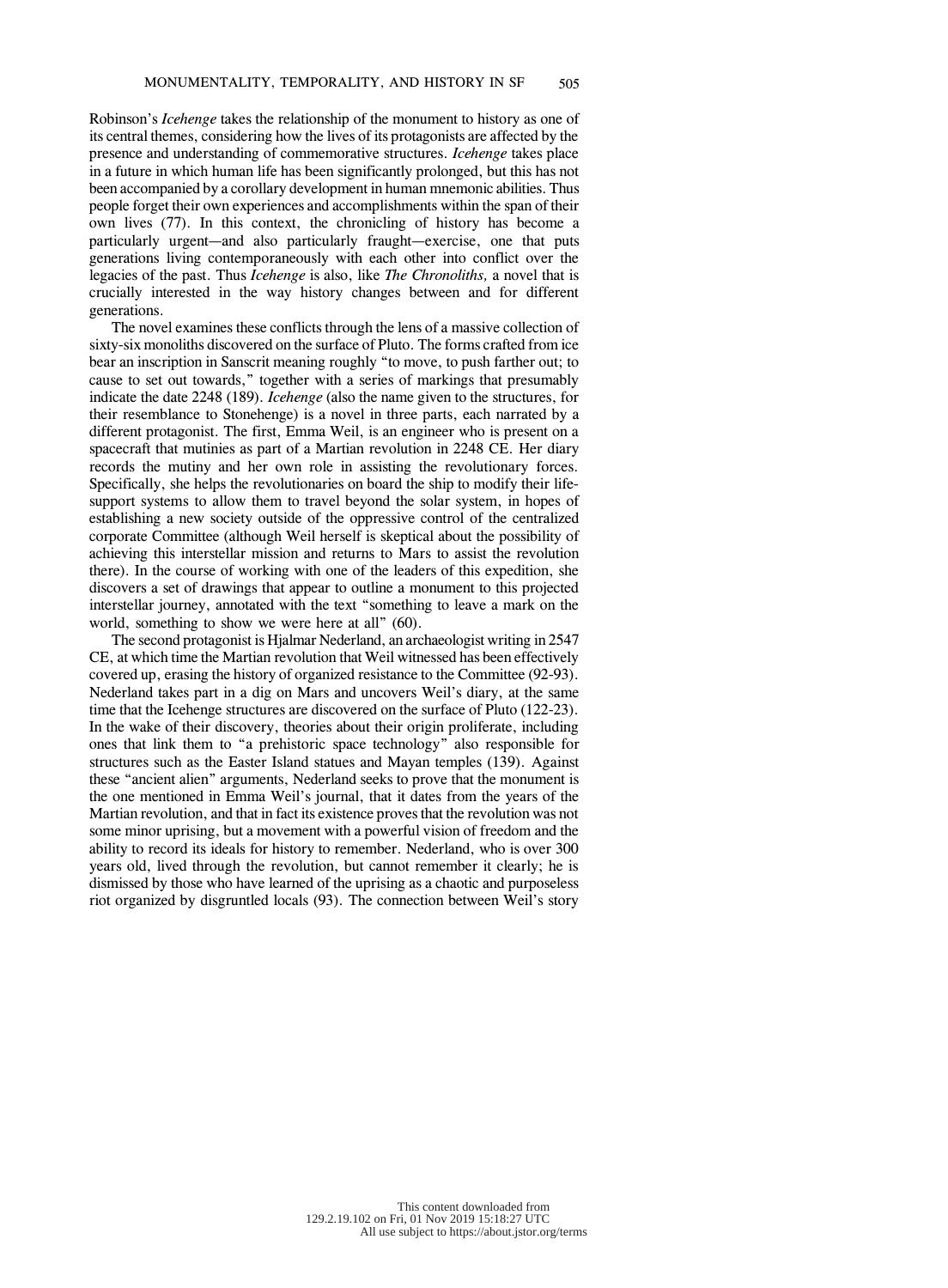and the monument becomes an obsession for Nederland as he seeks to validate not only his remembrance of history but also his belief in revolutionary ideals.

Although Nederland seems to lose his sanity over the course of his narration, the second part of Robinson's book closes with the impression that Icehenge's meaning has been ascertained. The third narrative, however, told by Nederland's grandson, Edmond Doya, throws this interpretation into question. Doya (telling his story in 2610 CE) is convinced that his grandfather's reading of the monument was inaccurate, that Nederland has ignored or cannot account for important facts about the dating of the ice monoliths. Doya believes not that they are more ancient than Nederland believes, but that they are more recent, that they were intentionally created by someone who also planted Emma Weil's diary for Nederland to find. He encounters a man who claimed to have helped build the monument and sets out to prove that the entire story (of the monument at least, though not necessarily of the revolution) is a hoax perpetrated by a rich businesswoman named Caroline Holmes (206, 237).

Robinson never resolves the mystery of Icehenge's creation, but that of course is the point of the novel. The monument stands for the continual re-writing and reinterpretation of history, both in the sense of a codified narrative and in the sense of our own individual understanding of our memories of lived events. Instead of presenting the monument as a cipher that must be unlocked or a destiny that must be avoided (or embraced), *Icehenge* suggests that monuments can never be such straightforward reflections of events and furthermore that their meaning will never stop changing—like history itself. Whenever Nederland and Doya seem close to confirming their own theories, new gaps in knowledge emerge and new chronologies are suggested. Emma Weil's testimony from the novel's first part is thrown into question. The ordering of events is constantly questioned, in contrast to the novel's own chronology. In this sense, Robinson's novel is perhaps the subtlest and the most revealing treatment of monumentality among those discussed in this article because it embraces the mutability of the monument as a positive aspect of its narrative role. The possibility that the ice sculptures are fabricated, or that the story behind them has been and continues to be altered by time, does not make the monument less reflective of history. Rather, it makes Icehenge *more* of a critical tool for the mimetic representation of time and change, precisely because it fully embraces the monument as an "indeterminate object." Like Herron in *The Time Stream*, who never manages to complete his reading of the columnsin the desert of the monuments, the protagonists(and reader) of *Icehenge* can never grasp the monument's message as a totality. Furthermore, like Robert Smithson's characterization of Minimalism's vacuous capitalist monuments of entropy, Icehenge itself seems to threaten the inevitability of meaninglessness, the absolute inscrutability of either the monument or its context. For Robinson, however, this meaninglessness is never nihilistic, and it always gives way to the possibility for the monument to open up different interpretations of history.

As suggested in the passage from Suzana Milevska cited in the introduction, many of the objects of monumental representation are cognitively estranging: absence, the past, death, loss—a list to which we might add other traumatic ruptures. The monument can also be valorizing, an attempt to reflect and nurture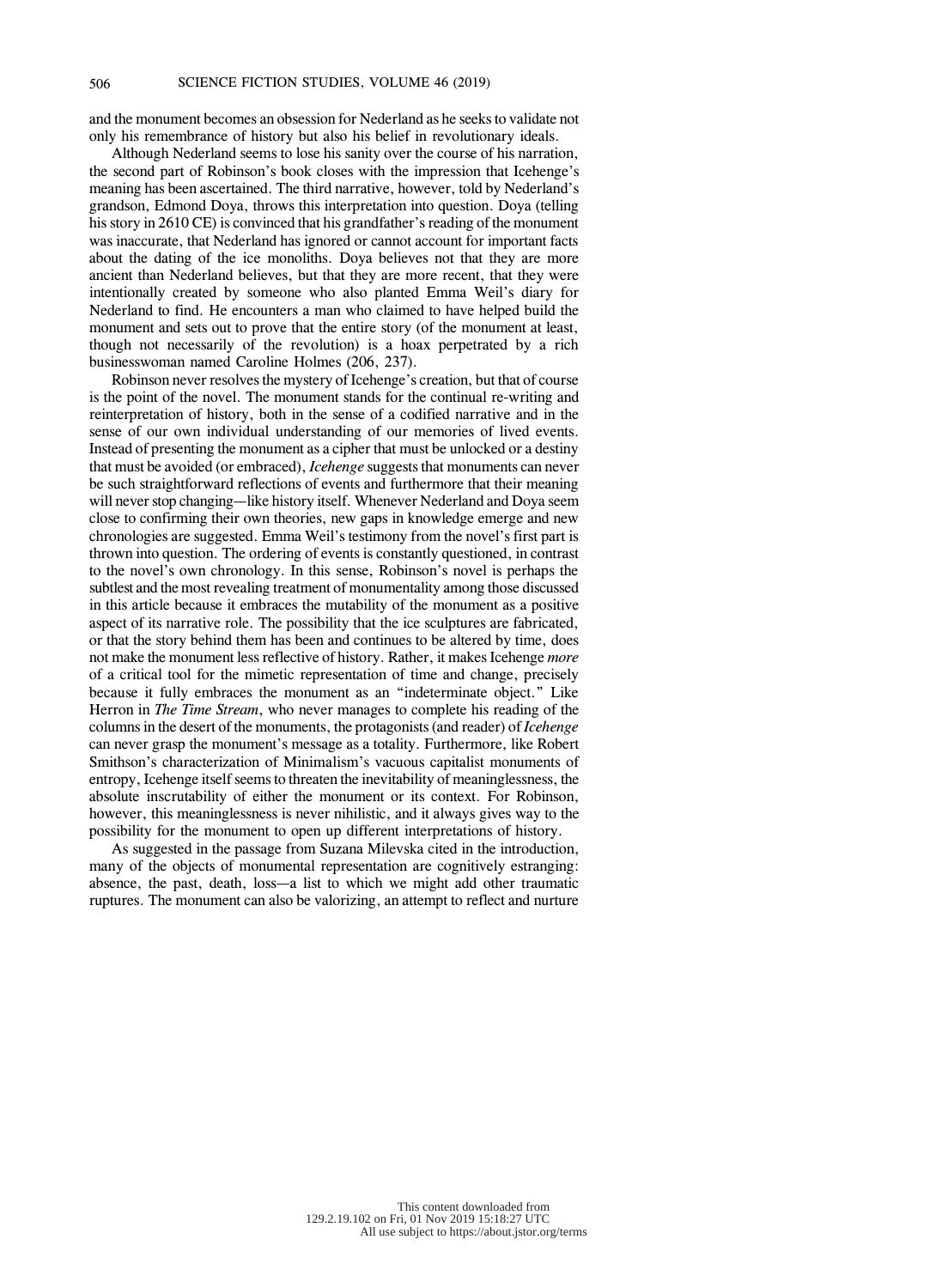more localized community identities, to immortalize unrecognized folk heroes and specific collective struggles (as Nederland claims that Icehenge does). These too are cognitively estranging referents, notions and emotions that appear to transcend straightforward imaginative conception. Perhaps the aspect of monumentality that most persistently eludes both understanding and description, however, is the monument's simultaneous relationship to the representation of time and to time's passage. The monument can appear both rooted (or even lost) in time and beyond time itself. It can appear to reflect history at the same time that it sets out to shape history. These paradoxical configurations of temporality make the monument a particularly compelling sf object, since sf has continually preoccupied itself with new understandings of time's flow and our experience thereof.

Modern and contemporary artists working in monumental paradigms have sometimes positioned their works in relation to sf and at other times works of monumental sculpture have been labeled as aesthetically science-fictional by popular discourses, in that they seem to gesture toward alternate histories or imagined futures—toward "other times." A sustained consideration of the relationship between monumentality and sf, however, is still lacking. One necessary step in advancing this understanding is a consideration of how monuments themselves have been represented in sf literature, which the present article has attempted to outline. Looking closely at the monument in sf means attending to new constellations of relationships among human agency, memory, and attempts to represent them across vast stretches of time. It also means embracing the indeterminacy of history, as a site where the very definitions of the past, present, and future can be reimagined and reordered.

#### ACKNOWLEDGMENTS

I would like to thank the editors of *SFS* as well as the two anonymous readers for their insightful comments on this manuscript. I also extend my gratitude to my colleagues Lindsay Dupertuis, Ardian Vehbiu, and Kevin Hird for their helpful suggestions. The research and writing of this article benefitted from a postdoctoral fellowship at the Getty Research Institute, and I also wish to thank my colleagues there for their support and input.

## **NOTES**

1. My concern in this article is not to define (or redefine) literary genres and subgenres, and thus I do not delve deeply into Chu's typology of sf, a system that organizes and analyzes sf texts primarily based upon their cognitively estranging referents. Furthermore, I do not explore the distinctions between the concept of genre and "mode" or "representational technology," two terms Chu uses to characterize sf (73). While I believe that Chu's framework can draw our attention to important subjects of sf—and help us show why they matter to sf—I do not consider her analysis to be as helpful in establishing the boundaries of the genre. I agree with John Rieder's argument that a model that takes account of historical changes over time is indispensable to such a project of genre definition, and Chu's formal approach cannot easily take account of such diachronic shifts (Rieder 537).

2. There is another important terminological distinction to be made: when I use the term "monument," I am primarily speaking of what art historian Aloïs Riegl refers to as "intentional" monuments—that is, monuments created with an explicitly commemorative or celebratory purpose (23). I rarely use the term with the broader meaning that Riegl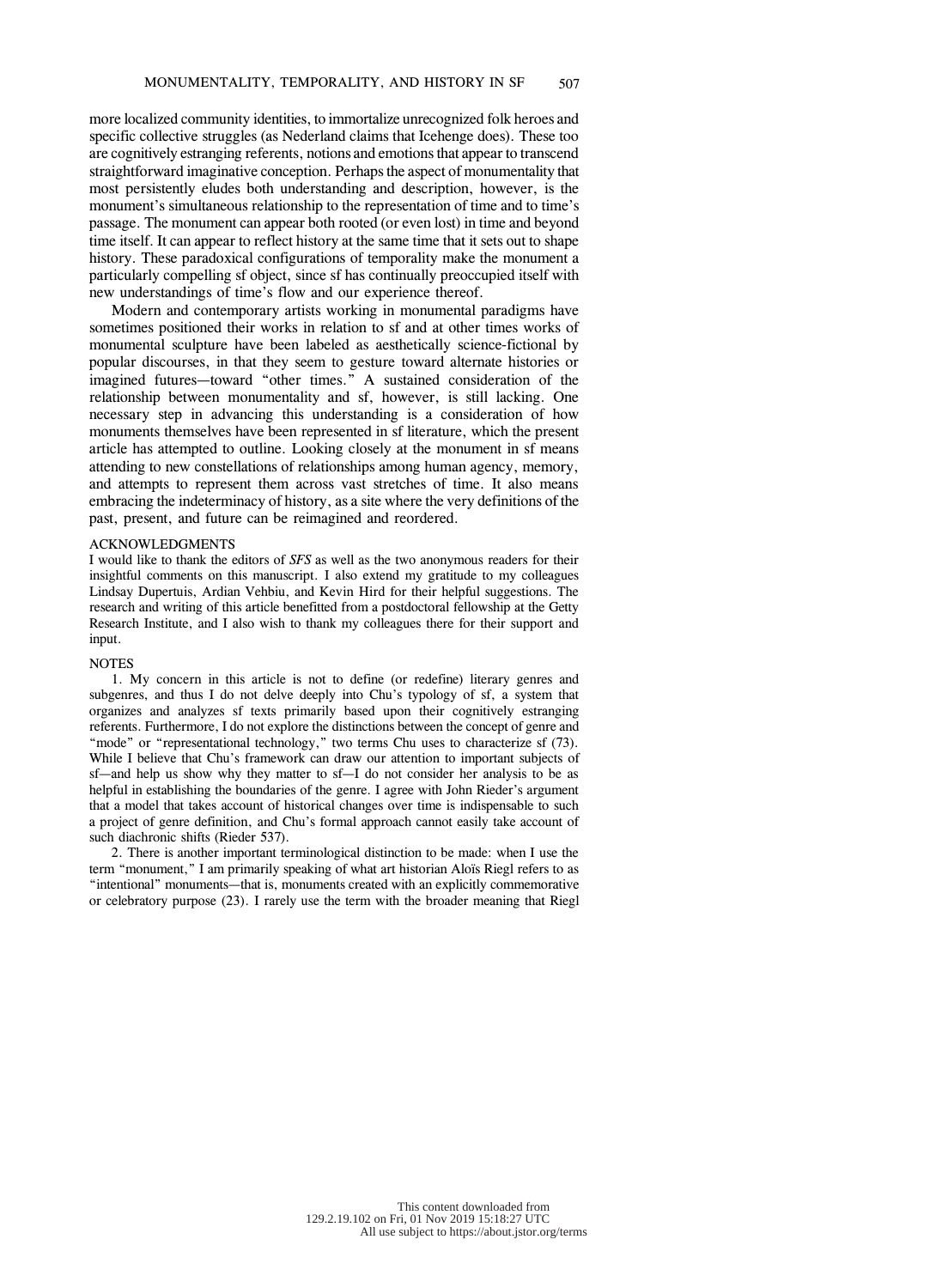analyzed and which is often used in archaeological and architectural discourse: the monument as an object that achieves lasting significance well after its creation by virtue of being integrated into a new system of values, such as the system that cherishes the "age value" of buildings as remnants of the past (24).

3. Both Aldiss's novel and Smithson's Land Art derive the nomenclature of "earthworks" from a practice that is decidedly monumental in its scale, namely the transformation of landscape contours, usually for the purposes of military defenses or civil engineering projects. It seems, however, that the post-apocalyptic aspects of Aldiss's treatment of landscape, rather than any specific engagement with monuments, was what most influenced Smithson (Sobieszek 144).

4. Sf's interest in archaeology is long-running and is importantly related to the genre's representation of monumental sculpture and architecture. The relationship between sf and archaeology, however, is a much broader discussion, one that charts the relationship among commemorative structures, ruins, lost languages, and other artifacts as they appear in sf. Such a discussion exceeds the scope of the present article, although many of the key issues are raised by the works examined here. For several approaches to the ways in which archaeology has featured in sf literature and film, see Miles Russell's edited collection, *Digging Holes in Popular Culture*.

5. It is interesting to consider that the Yugoslavian monuments to the antifascist resistance have been so closely linked to science fiction, because Darko Suvin himself described the experience of the Second World War and the Yugoslavian social revolution in the postwar period as "formative" for his own project:

[I]t became very easy to think of alternative time-streams, of alternative histories, because we all lived them. When I was a little boy there was still monarchist Yugoslavia; then we had the Fascist occupation, we had the partisans, the revolution, post-war Titoism. These were all alternative time-streams.... [Y]ou had the possibility to think ... of 'possible worlds.'" (Pukallus 254)

6. The question of artistic representation construed as "alien" in both science fiction and popular discourse more broadly merits its own lengthy study. An interesting exploration of this subject is Gordon R. Dickson's novel *Alien Art* (1973), which tells the story of a quest by local residents on a planet threatened by corporate exploitation to pay off the mortgage on their world by selling a large sculpture crafted by one of the "alien" species indigenous to the planet (an alien effectively indistinguishable from a river otter, except perhaps for his ability to sculpt). The question of whether or not the alien (or the animal) can really produce "art" is central to the novel.

7. One of the most common versions of this argument in popular culture is the outlandish theory that aliens constructed key works of architecture in the supposedly primitive pre-Colombian societies of Central and South America. The argument is that these societies could not possibly have handled either the materials or the construction of monumental architecture on the scale that existed, and thus that they must have received assistance from extraterrestrial beings. See the History Channel's now-famous *Ancient Aliens* series, which began airing in 2010.

8. The literature on *The Time Machine* is expansive and several studies have focused on the significance of the Sphinx. See Lake, Scafella, Ketterer, Price, and Beaumont.

### WORKS CITED

Ballard, J.G. "The Waiting Grounds." 1959. *The Complete Stories of J.G. Ballard*. New York: Norton, 2009. 72-95.

Beaumont, Matthew. "Red Sphinx: Mechanics of the Uncanny in *The Time Machine*." *SFS* 33.2 (2006): 230-50.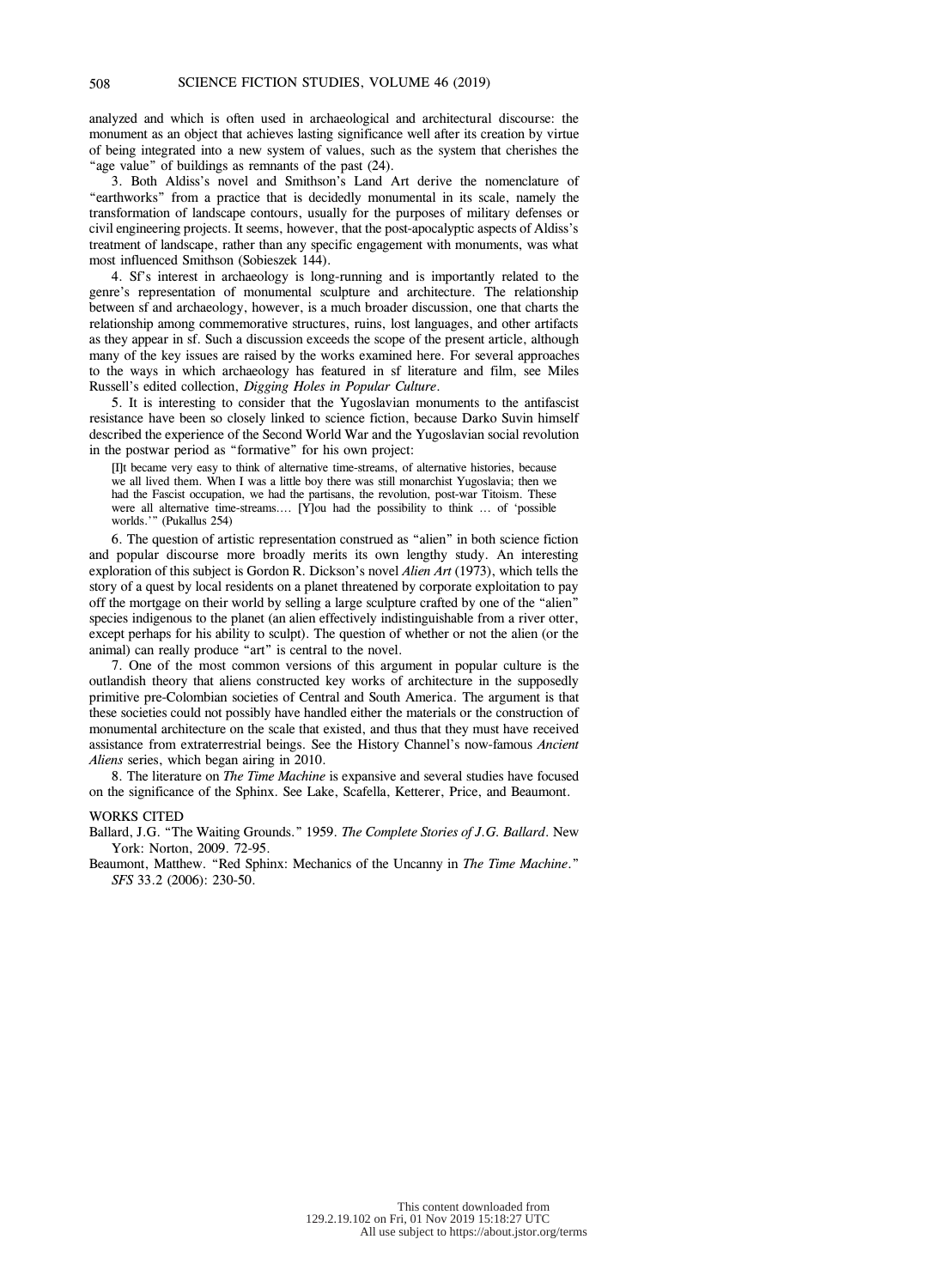- Butler, Samuel. *Erewhon: or, Over the Range*. 1872. Rev. ed. 1901. New York: Airmont, 1967.
- Chu, Seo-Young. *Do Metaphors Dream of Literal Sheep? A Science-Fictional Theory of Representation*. Cambridge, MA: Harvard UP, 2010.
- Clark, T.J. *Farewell to an Idea: Episodes from a History of Modernism*. New Haven, CT: Yale UP, 1999.

Clarke, Arthur C. *2001: A Space Odyssey*. 1968. New York: Roc, 2000.

- )))))."Sentinel of Eternity." *10 Story Fantasy* 1.1 (Spr. 1951): 41-47. Online.
- Džuveroviæ, Lina. "In Praise of Unreliable Monuments." *Monuments Should Not Be Trusted*. Nottingham, UK: Nottingham Contemporary, 2016. 8-28.
- Epstein, Mikhail. *After the Future: The Paradoxes of Postmodernism and Contemporary Russian Culture*. Trans. Anesa Pogacar. Amherst: U of Massachusetts P, 1995.
- Hatherley, Owen. "Concrete Clickbait: Next Time You Share a Spomenik Photo, Think About What It Means." *Calvert Journal*. 29 Nov. 2016. Online.
- Hollinger, Veronica. "A History of the Future: Notes for an Archive." *SFS* 37.1 (2010): 23-33.
- ))))). "Stories about the Future: From Patterns of Expectation to Pattern Recognition." *SFS* 33.3 (2006): 452-72.
- Kavuri-Bauer, Santhi. *Monumental Matters: The Power, Subjectivity, and Space of India's Mughal Architecture*. Durham, NC: Duke UP, 2011.
- Kempenaers, Jan. *Spomenik: The Monuments of Former Yugoslavia.* Amsterdam: Roma, 2010.
- Kett, Robert J. "Monumentality as Method: Archaeology and Land Art in the Cold War." *Representations* 130 (Spr. 2015): 119-51.
- Ketterer, David. "Oedipus as Time-Traveller." *SFS* 9.3 (1983): 340-41
- Krauss, Rosalind. "Sculpture in the Expanded Field." *October* 8 (Spr. 1979): 30-44.
- Lake, David J. "The White Sphinx and the Whitened Lemur: Images of Death in *The Time Machine*." *SFS* 6.1 (1979): 77-84.

Lovecraft, H.P. *At the Mountains of Madness*. 1936. New York: Modern Library, 2005. McDevitt, Jack. *The Engines of God.* New York: Ace, 1994.

- Miéville, China. "Introduction." *At the Mountains of Madness*. New York: Modern Library, 2005. xi-xxv.
- Milevska, Suzana. "Ágalma: The 'Objet Petit a,' Alexander the Great, and Other Excesses of Skopje 2014." *e-flux journal* 57 (Sep. 2014). Online.

Mumford, Lewis. *The Culture of Cities*. New York: Harcourt Brace Jovanovich, 1938.

Murphy, Graham J. "Higher Verisimilitude and the Weirdness of the Universe: An Interview with Robert Charles Wilson." *Journal of the Fantastic in the Arts* 20.2 (2009): 210-20.

Osborne, James F. "Monuments and Monumentality." *Approaching Monumentality in Archaeology*. Ed. James F. Osborne. Albany: State U of New York P, 2014. 1-19.

- Price, John S. "The 'True Riddle of the Sphinx' in *The Time Machine*." *SFS* 27.3 (2000): 543-46.
- Pukallus, Horst. "An Interview with Darko Suvin: Science Fiction and History, Cyberpunk, Russia ..." *SFS* 18.2 (1991): 253-61.

Rieder, John. "Turning Suvin Inside Out." *SFS* 38.3 (2011): 534-38.

Riegl, Aloïs. "The Modern Cult of Monuments: Its Character and Its Origin." Trans. Kurt W. Forster and Diane Ghirardo. *Oppositions* 25 (Fall 1982): 21-51.

Robinson, Kim Stanley. *Icehenge*. 1984. New York: Tor, 2017.

- Russell, Miles, ed. *Digging Holes in Popular Culture: Archaeology and Science Fiction*. Oxford: Oxbow, 2002.
- Scafella, Frank. "The White Sphinx and *The Time Machine*." *SFS* 8.3 (1981): 255-65.